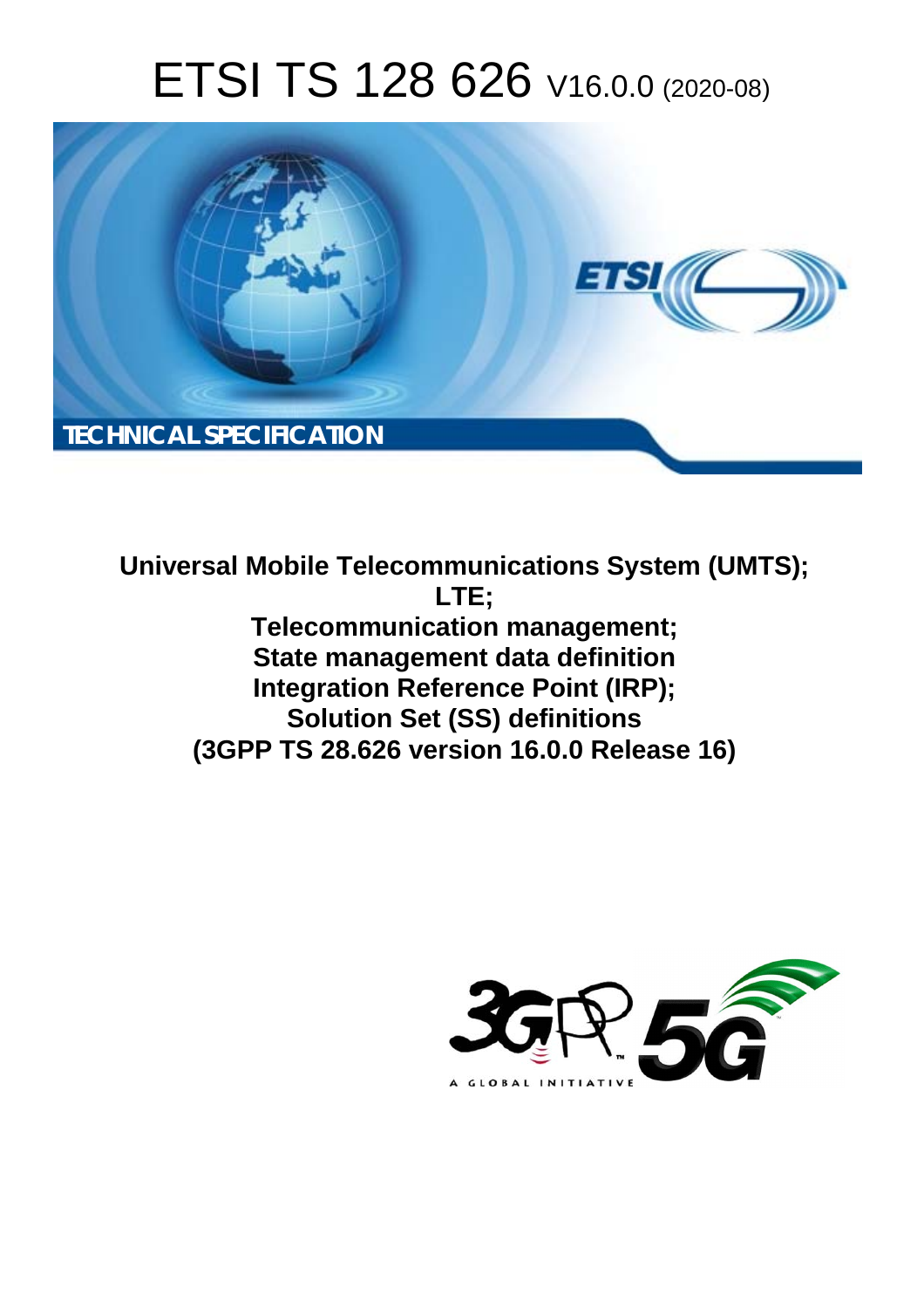Reference RTS/TSGS-0528626vg00

> Keywords LTE,UMTS

#### *ETSI*

#### 650 Route des Lucioles F-06921 Sophia Antipolis Cedex - FRANCE

Tel.: +33 4 92 94 42 00 Fax: +33 4 93 65 47 16

Siret N° 348 623 562 00017 - NAF 742 C Association à but non lucratif enregistrée à la Sous-Préfecture de Grasse (06) N° 7803/88

#### *Important notice*

The present document can be downloaded from: <http://www.etsi.org/standards-search>

The present document may be made available in electronic versions and/or in print. The content of any electronic and/or print versions of the present document shall not be modified without the prior written authorization of ETSI. In case of any existing or perceived difference in contents between such versions and/or in print, the prevailing version of an ETSI deliverable is the one made publicly available in PDF format at [www.etsi.org/deliver](http://www.etsi.org/deliver).

Users of the present document should be aware that the document may be subject to revision or change of status. Information on the current status of this and other ETSI documents is available at <https://portal.etsi.org/TB/ETSIDeliverableStatus.aspx>

If you find errors in the present document, please send your comment to one of the following services: <https://portal.etsi.org/People/CommiteeSupportStaff.aspx>

#### *Copyright Notification*

No part may be reproduced or utilized in any form or by any means, electronic or mechanical, including photocopying and microfilm except as authorized by written permission of ETSI. The content of the PDF version shall not be modified without the written authorization of ETSI. The copyright and the foregoing restriction extend to reproduction in all media.

> © ETSI 2020. All rights reserved.

**DECT™**, **PLUGTESTS™**, **UMTS™** and the ETSI logo are trademarks of ETSI registered for the benefit of its Members. **3GPP™** and **LTE™** are trademarks of ETSI registered for the benefit of its Members and of the 3GPP Organizational Partners. **oneM2M™** logo is a trademark of ETSI registered for the benefit of its Members and of the oneM2M Partners. **GSM®** and the GSM logo are trademarks registered and owned by the GSM Association.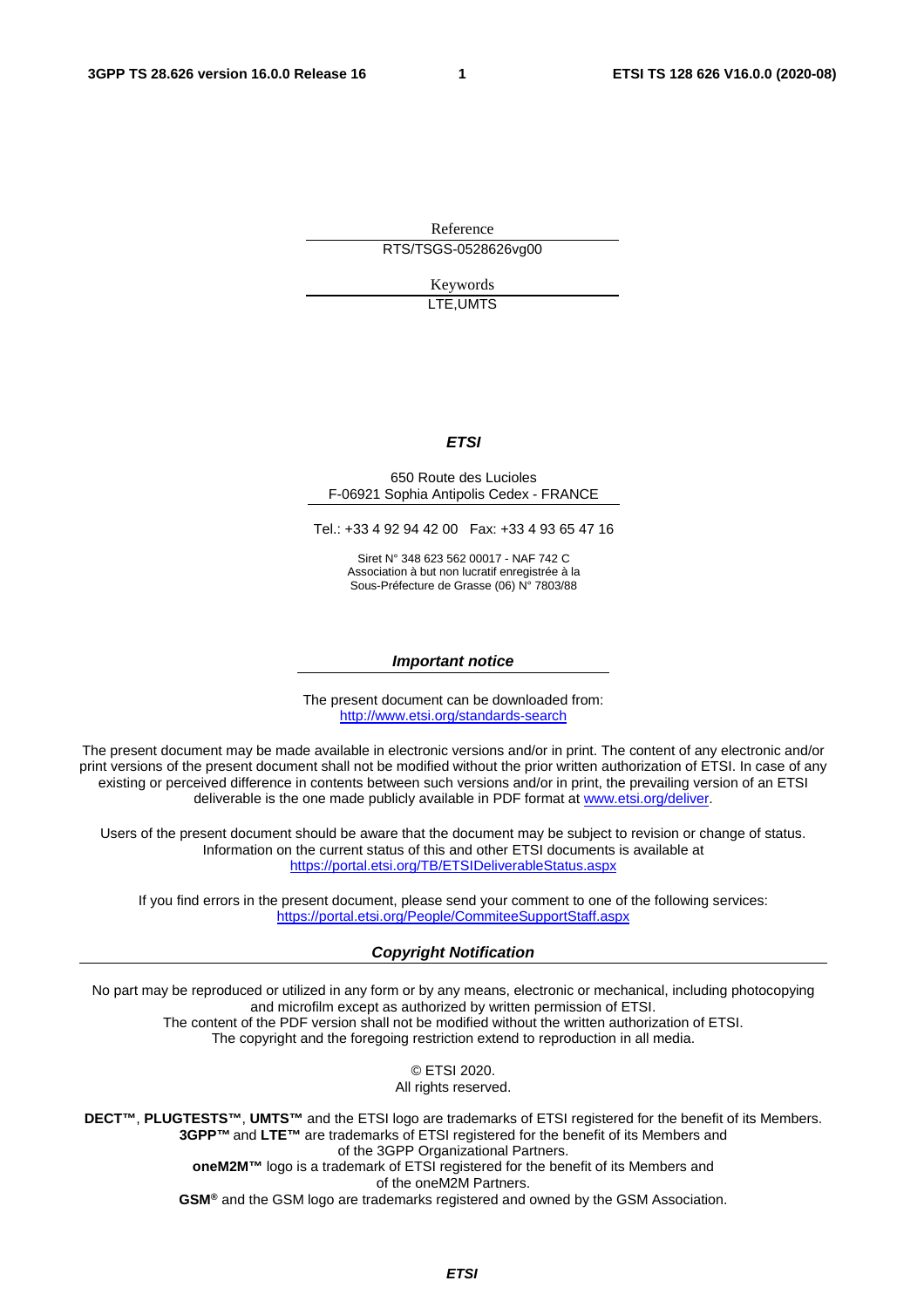### Intellectual Property Rights

#### Essential patents

IPRs essential or potentially essential to normative deliverables may have been declared to ETSI. The information pertaining to these essential IPRs, if any, is publicly available for **ETSI members and non-members**, and can be found in ETSI SR 000 314: *"Intellectual Property Rights (IPRs); Essential, or potentially Essential, IPRs notified to ETSI in respect of ETSI standards"*, which is available from the ETSI Secretariat. Latest updates are available on the ETSI Web server [\(https://ipr.etsi.org/](https://ipr.etsi.org/)).

Pursuant to the ETSI IPR Policy, no investigation, including IPR searches, has been carried out by ETSI. No guarantee can be given as to the existence of other IPRs not referenced in ETSI SR 000 314 (or the updates on the ETSI Web server) which are, or may be, or may become, essential to the present document.

#### **Trademarks**

The present document may include trademarks and/or tradenames which are asserted and/or registered by their owners. ETSI claims no ownership of these except for any which are indicated as being the property of ETSI, and conveys no right to use or reproduce any trademark and/or tradename. Mention of those trademarks in the present document does not constitute an endorsement by ETSI of products, services or organizations associated with those trademarks.

### Legal Notice

This Technical Specification (TS) has been produced by ETSI 3rd Generation Partnership Project (3GPP).

The present document may refer to technical specifications or reports using their 3GPP identities. These shall be interpreted as being references to the corresponding ETSI deliverables.

The cross reference between 3GPP and ETSI identities can be found under<http://webapp.etsi.org/key/queryform.asp>.

#### Modal verbs terminology

In the present document "**shall**", "**shall not**", "**should**", "**should not**", "**may**", "**need not**", "**will**", "**will not**", "**can**" and "**cannot**" are to be interpreted as described in clause 3.2 of the [ETSI Drafting Rules](https://portal.etsi.org/Services/editHelp!/Howtostart/ETSIDraftingRules.aspx) (Verbal forms for the expression of provisions).

"**must**" and "**must not**" are **NOT** allowed in ETSI deliverables except when used in direct citation.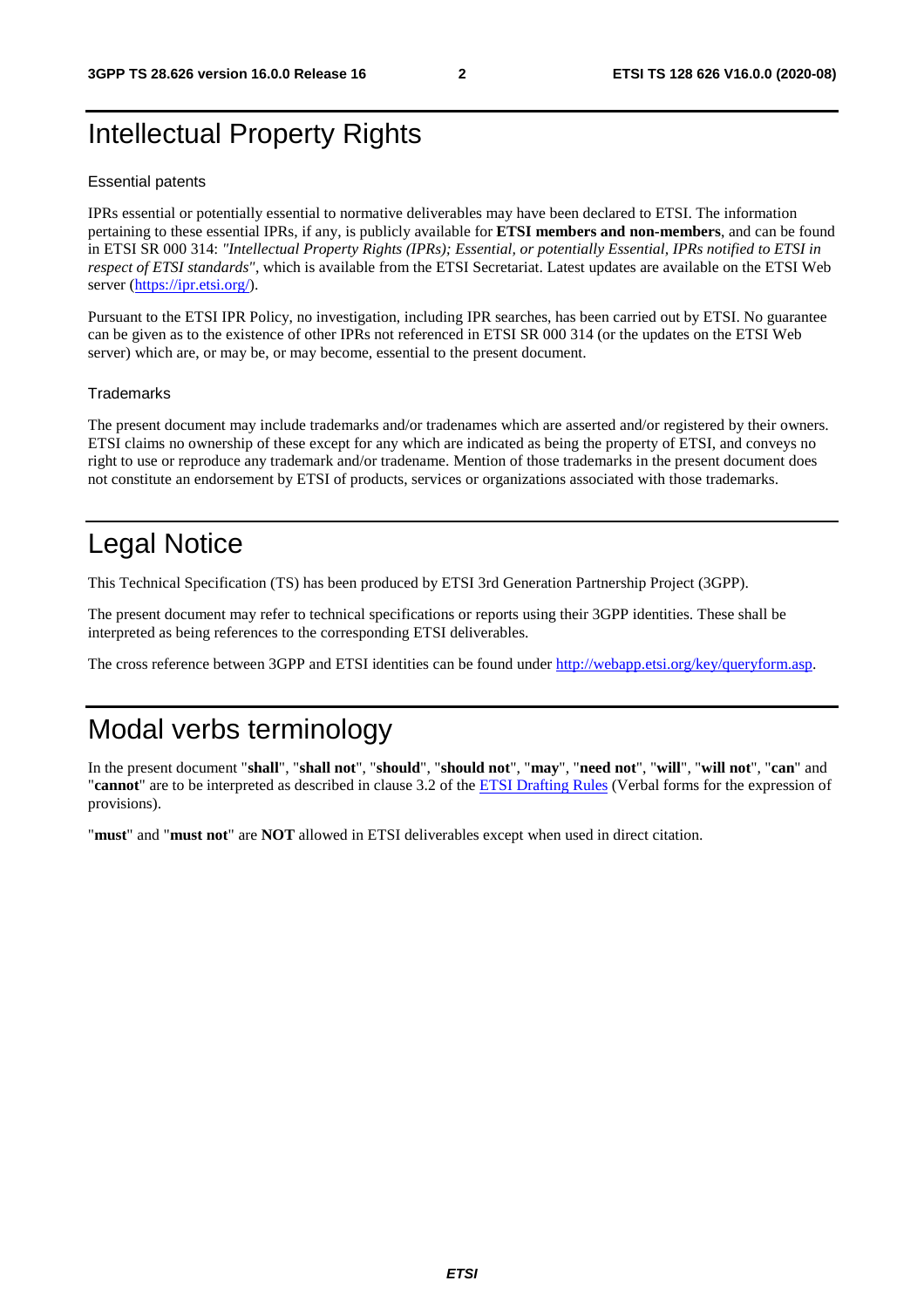$\mathbf{3}$ 

## Contents

| 1                     |                               |  |
|-----------------------|-------------------------------|--|
| 2                     |                               |  |
| 3                     |                               |  |
| 3.1                   |                               |  |
| 3.2                   |                               |  |
| 4                     |                               |  |
|                       | <b>Annex A (normative):</b>   |  |
| A.1                   |                               |  |
| A.1.1                 |                               |  |
| A.2<br>A.2.1          |                               |  |
| A.2.2                 |                               |  |
| A.3                   |                               |  |
| A.3.1                 |                               |  |
| A.3.2                 |                               |  |
| A.3.3<br>A.3.4        |                               |  |
|                       | <b>Annex B</b> (normative):   |  |
| B.0                   |                               |  |
| B.1                   |                               |  |
| B.1.0                 |                               |  |
| B.1.1                 |                               |  |
| B.2                   |                               |  |
| B.3                   |                               |  |
| B.3.1<br><b>B.3.2</b> |                               |  |
|                       |                               |  |
|                       | <b>Annex C</b> (normative):   |  |
| C.1                   |                               |  |
| C.2                   |                               |  |
| C.2.1<br>C.2.2        |                               |  |
| C.3                   |                               |  |
| C.3.1                 |                               |  |
| C.4                   |                               |  |
| C.4.1                 |                               |  |
| C.4.2                 |                               |  |
| C.4.3                 |                               |  |
|                       | <b>Annex D (Informative):</b> |  |
|                       |                               |  |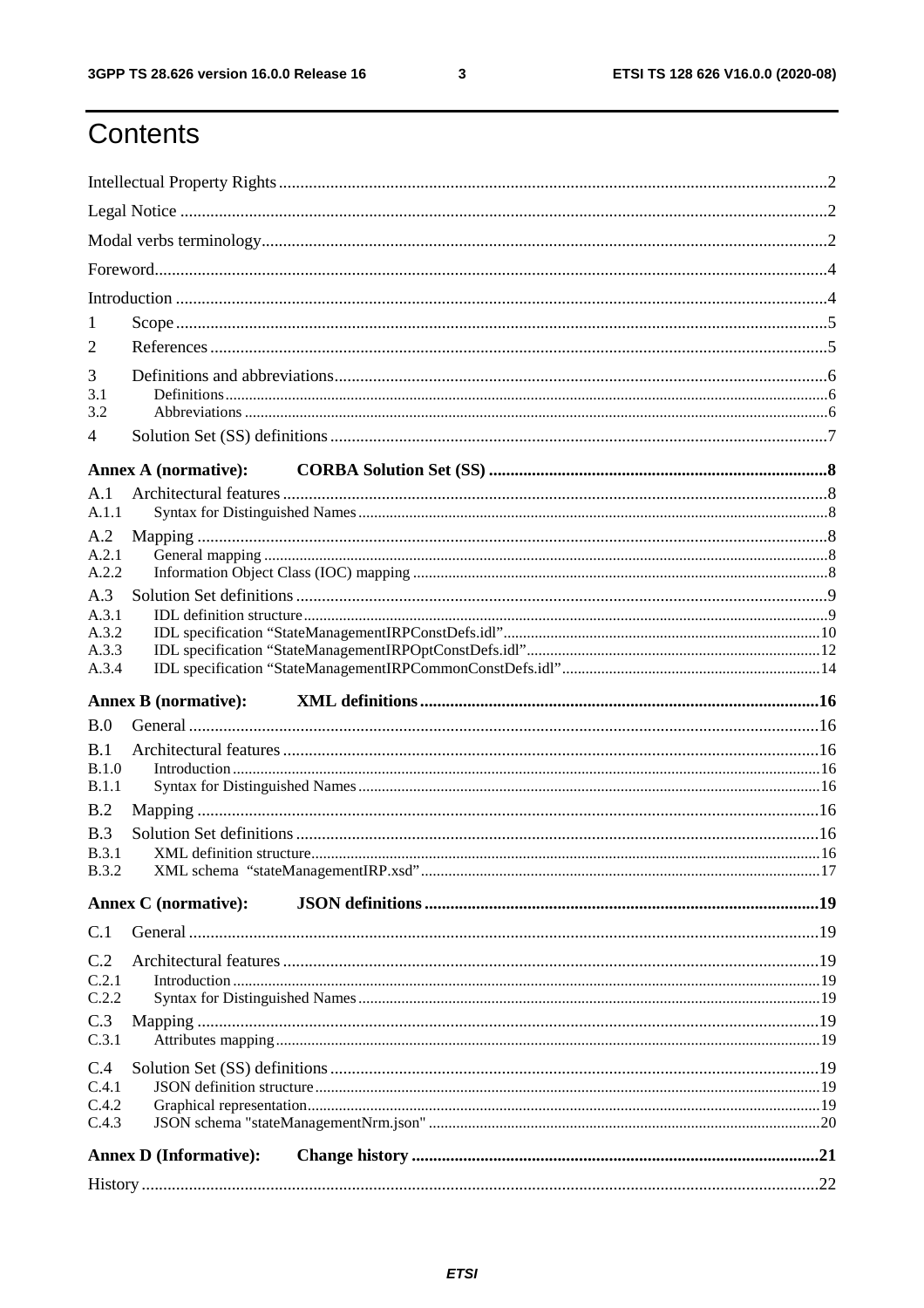#### Foreword

This Technical Specification (TS) has been produced by the 3<sup>rd</sup> Generation Partnership Project (3GPP).

The contents of the present document are subject to continuing work within the TSG and may change following formal TSG approval. Should the TSG modify the contents of the present document, it will be re-released by the TSG with an identifying change of release date and an increase in version number as follows:

Version x.y.z

where:

- x the first digit:
	- 1 presented to TSG for information;
	- 2 presented to TSG for approval;
	- 3 or greater indicates TSG approved document under change control.
- y the second digit is incremented for all changes of substance, i.e. technical enhancements, corrections, updates, etc.
- z the third digit is incremented when editorial only changes have been incorporated in the document.

#### Introduction

The present document is part of a TS-family covering the 3<sup>rd</sup> Generation Partnership Project; Technical Specification Group Services and System Aspects; Telecommunication management; as identified below:

- 28.624 State Management Data Definition Integration Reference Point (IRP); Requirements.
- 28.625 State Management Data Definition Integration Reference Point (IRP); Information Service (IS).
- **28.626 State Management Data Definition Integration Reference Point (IRP); Solution Set (SS) definitions.**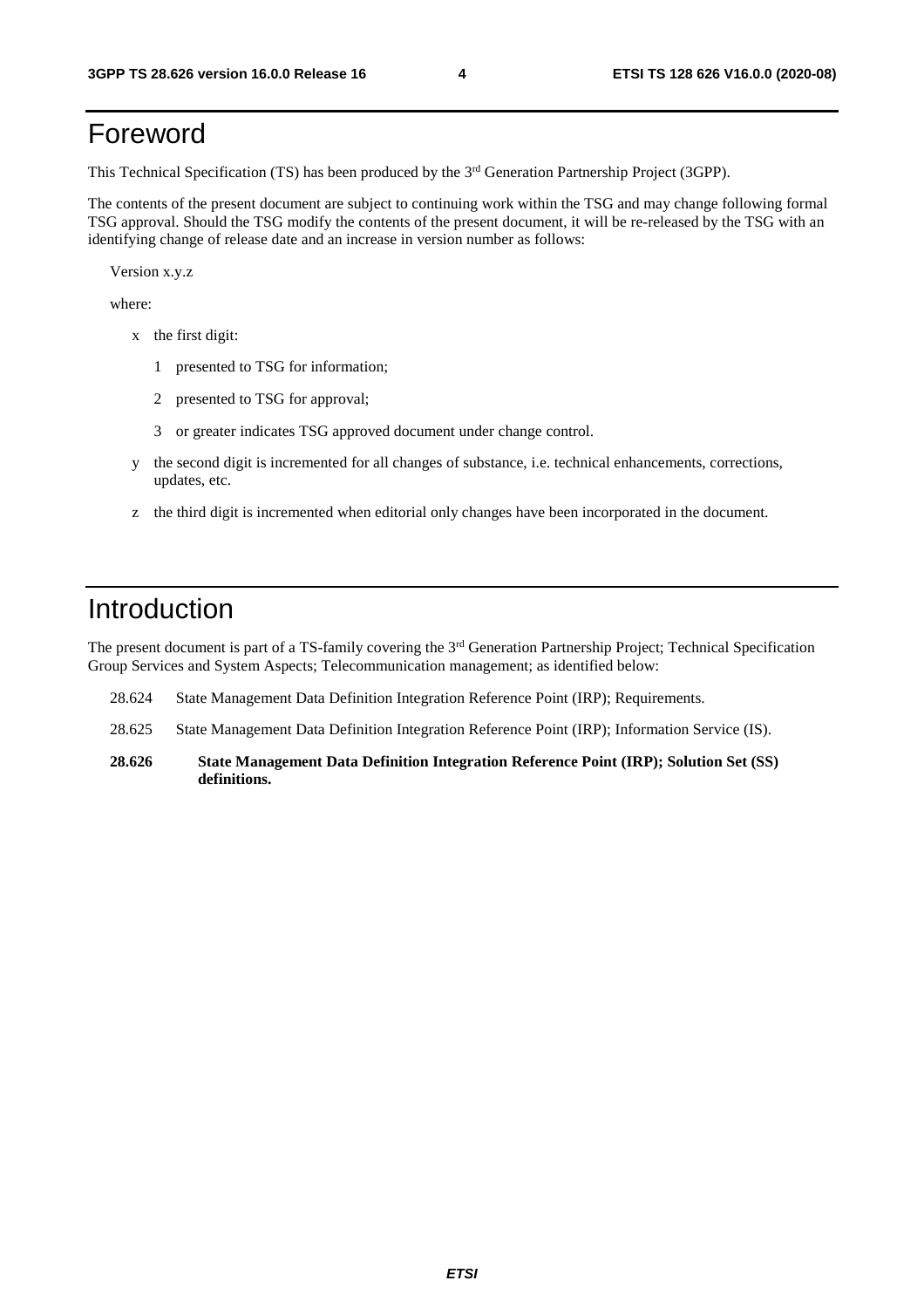#### 1 Scope

The present document specifies the Solution Set (SS) definitions for the IRP whose semantics is specified in State Management Data Definition IRP: Information Service (IS) (3GPP TS 28.625 [2]).

This Solution Set definitions specification is related to 3GPP TS 28.625 V14.0.X [2].

#### 2 References

The following documents contain provisions, which, through reference in this text, constitute provisions of the present document.

- References are either specific (identified by date of publication, edition number, version number, etc.) or non-specific.
- For a specific reference, subsequent revisions do not apply.
- For a non-specific reference, the latest version applies. In the case of a reference to a 3GPP document (including a GSM document), a non-specific reference implicitly refers to the latest version of that document *in the same Release as the present document*.
- [1] 3GPP TS 28.623: "Generic Network Resource Model (NRM) Integration Reference Point (IRP); Solution Set (SS) definitions".
- [2] 3GPP TS 28.625: "Telecommunication management; State Management Data Definition Integration Reference Point (IRP): Information Service (IS)".
- [3] ITU-T Recommendation X.721: "Information technology Open Systems Interconnection Structure of management information: Definition of management information".
- [4] ITU-T Recommendation M.3100: "Generic network information model".
- [5] 3GPP TS 32.612: "Telecommunication management; Configuration Management (CM); Bulk CM Integration Reference Point (IRP); Information Service (IS)".
- [6] 3GPP TS 32.616: "Telecommunication management; Configuration Management (CM); Bulk CM Integration Reference Point (IRP); Solution Set (SS) definitions".
- [7] W3C REC-xml11-20060816: "Extensible Markup Language (XML) 1.1 (Second Edition)".
- [8] Void.
- [9] W3C XML Schema Definition Language (XSD) 1.1 Part 1: Structures..
- [10] W3C XML Schema Definition Language (XSD) 1.1 Part 2: Datatypes.
- [11] W3C REC-xml-names-20060816: "Namespaces in XML 1.1 (Second Edition)".
- [12] ITU-T Recommendation X.721: "Information technology Open Systems Interconnection Structure of management information: Definition of management information".
- [13] 3GPP TS 32.300: "Telecommunication management; Configuration Management (CM); Name convention for Managed Objects".
- [14] 3GPP TS 32.158: "Management and orchestration; Design rules for REpresentational State Transfer (REST) Solution Sets (SS) ".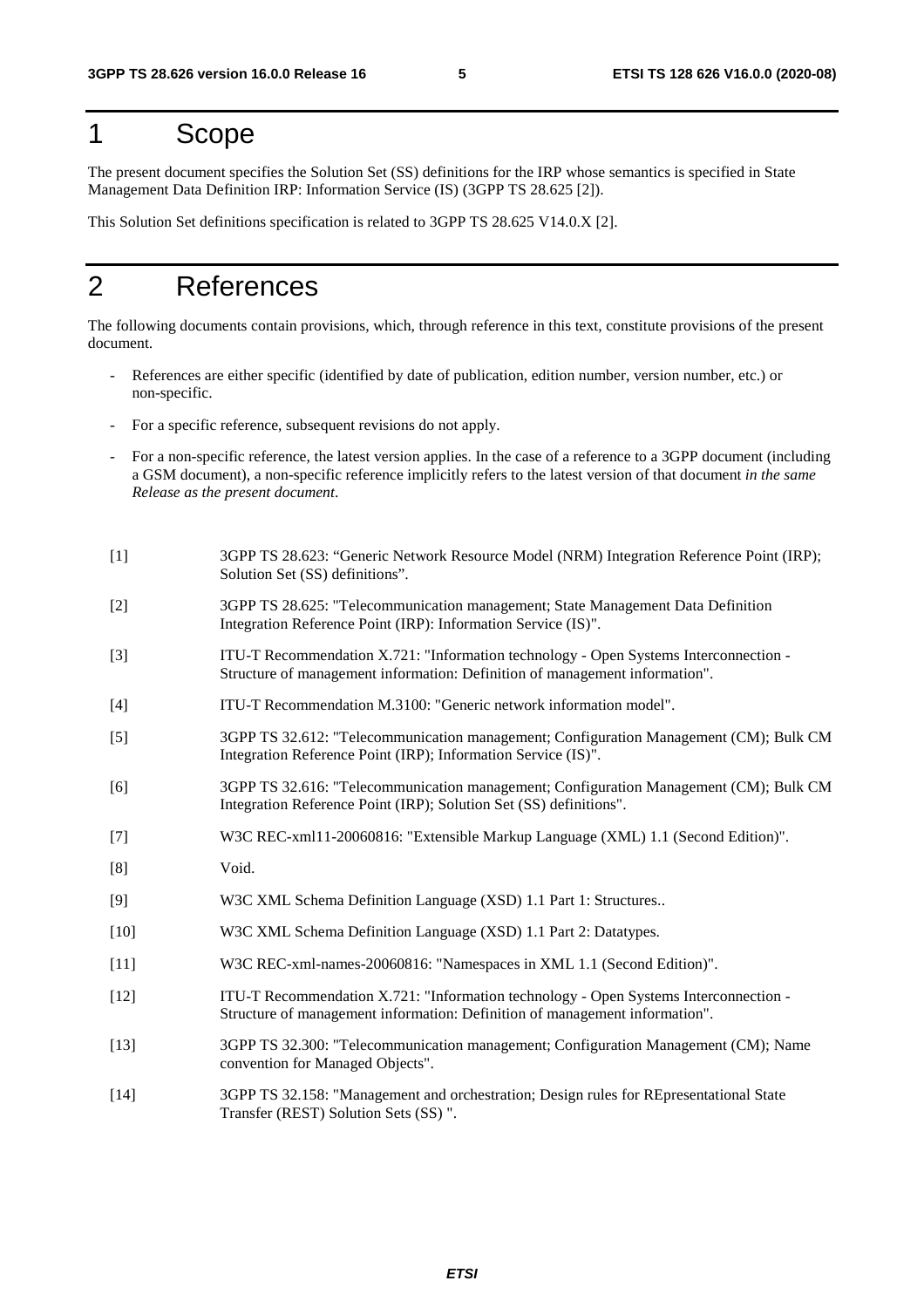### 3 Definitions and abbreviations

#### 3.1 Definitions

For the purposes of the present document, the terms and definitions defined in 3GPP TS 32.672 [2] apply, and the following XML terms and definitions apply:

**XML file:** See definition of [1].

**XML document:** See definition of [1].

**XML declaration:** See definition of [1].

**XML element:** See definition of [1].

**empty XML element:** See definition of [1].

**XML content (of an XML element):** See definition of [1].

**XML start-tag:** See definition of [1].

**XML end-tag:** See definition of [1].

**XML empty-element tag:** See definition of [1].

**XML attribute specification:** See definition of [1].

**DTD:** See definition of [1].

**XML schema:** See definition of [1].

**XML namespace:** See definition of [1].

**XML complex type:** See definition of [1].

**XML element type:** See definition of [1].

#### 3.2 Abbreviations

For the purposes of the present document, the following abbreviations apply:

| CM <sub></sub> | <b>Configuration Management</b>            |
|----------------|--------------------------------------------|
| <b>CORBA</b>   | Common Object Request Broker Architecture  |
| <b>DTD</b>     | Document Type Definition                   |
| <b>EDGE</b>    | Enhanced Data for GSM Evolution            |
| <b>GERAN</b>   | <b>GSM/EDGE Radio Access Network</b>       |
| <b>GSM</b>     | Global System for Mobile communication     |
| IDL            | Interface Definition Language              |
| <b>TOC</b>     | <b>Information Object Class</b>            |
| <b>IRP</b>     | <b>Integration Reference Point</b>         |
| <b>IS</b>      | <b>Information Service</b>                 |
| <b>NE</b>      | Network Element                            |
| <b>NRM</b>     | Network Resource Model                     |
| OMG            | <b>Object Management Group</b>             |
| SS             | Solution Set                               |
| <b>UMTS</b>    | Universal Mobile Telecommunications System |
| <b>UTRAN</b>   | Universal Terrestrial Radio Access Network |
| <b>XML</b>     | eXtensible Markup Language                 |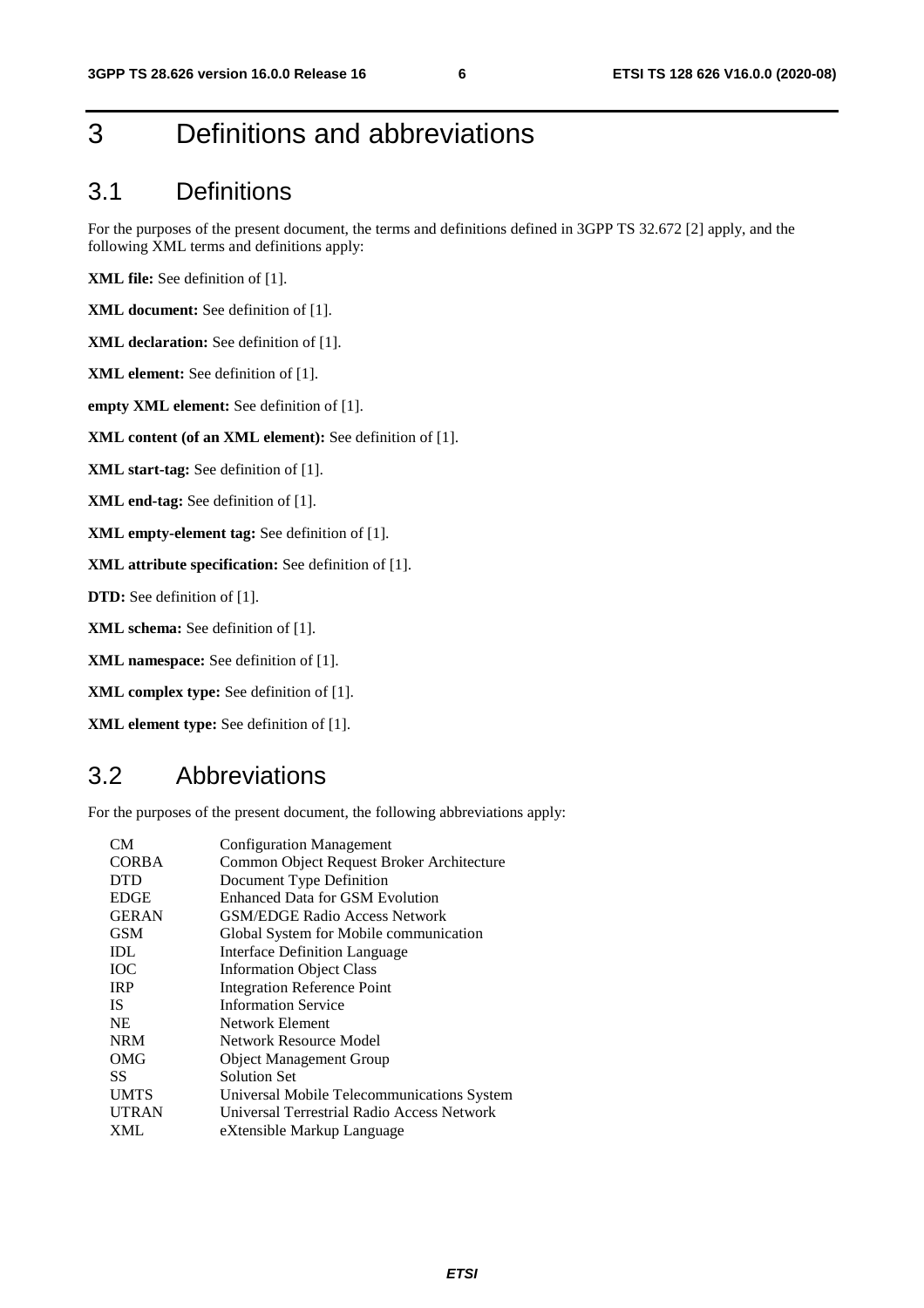## 4 Solution Set (SS) definitions

This specification defines the following 3GPP State Management Data Definition IRP Solution Set definitions:

- 3GPP State Management Data Definition IRP CORBA SS (Annex A).
- 3GPP State Management Data Definition IRP XML definitions (Annex B).
- 3GPP State Management Data Definition IRP JSON definitions (Annex C).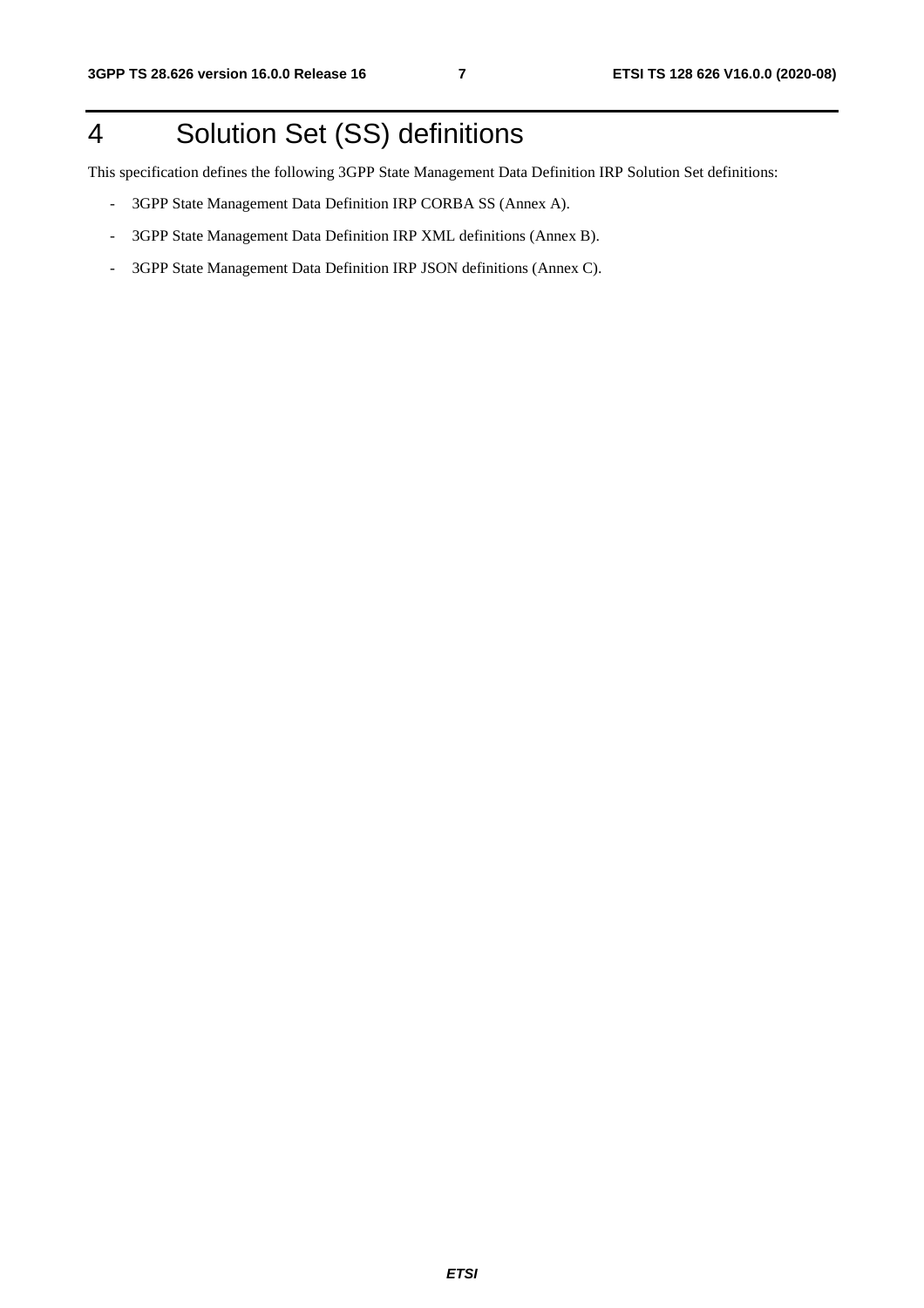### Annex A (normative): CORBA Solution Set (SS)

### A.1 Architectural features

The overall architectural feature of State Management Data Definition IRP is specified in 3GPP TS 28.625 [2].

This clause specifies features that are specific to the CORBA SS.

#### A.1.1 Syntax for Distinguished Names

The syntax of a Distinguished Name is defined in 3GPP TS 32.300 [13].

## A.2 Mapping

#### A.2.1 General mapping

None.

#### A.2.2 Information Object Class (IOC) mapping

Table 1 provides the mapping of the information object classes defined in the IS of the State Management IRP [2] to the equivalent of this CORBA Solution Set.

#### **Table 1: Mapping of IOCs**

| <b>IOCs defined in State Management Data Definition</b><br><b>IRP IS [2]</b> | <b>CORBA SS Method</b>                                              |
|------------------------------------------------------------------------------|---------------------------------------------------------------------|
| StateManagementEntity                                                        | No mapping applicable for this < <archetype>&gt; class.</archetype> |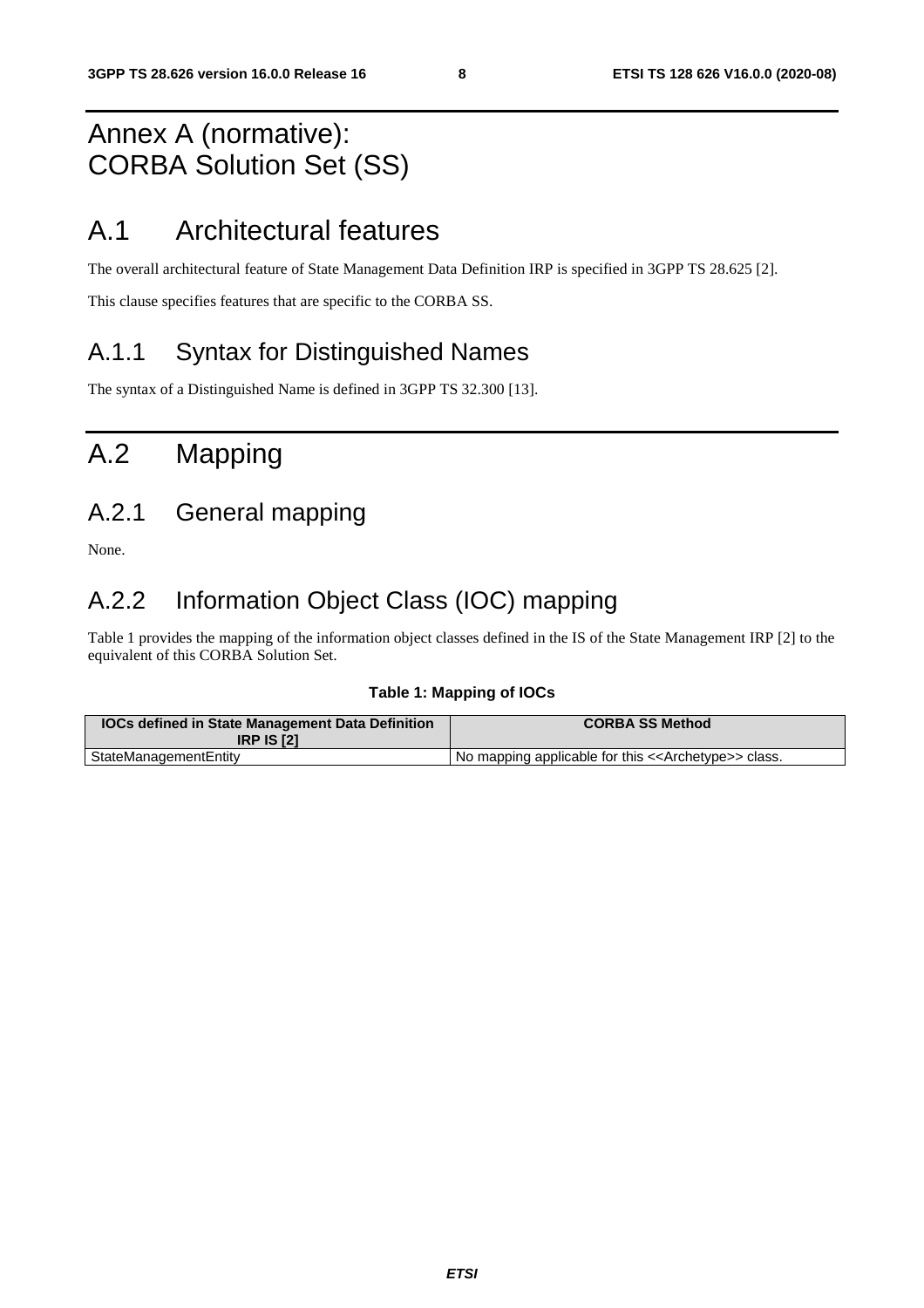| <b>Attributes defined in State</b><br><b>Management Data Definition</b><br><b>IRP IS [2]</b> | <b>CORBA SS Method attributes</b>                           | Qualifier |
|----------------------------------------------------------------------------------------------|-------------------------------------------------------------|-----------|
| operationalState                                                                             | OperationalState (ITU-T Recommendation X.721 [3])           | М         |
| operationalState                                                                             | OperationalStateTypeOpt (ITU-T Recommendation X.721 [3])    | O         |
| usageState                                                                                   | UsageState (ITU-T Recommandation X.721 [3])                 | M         |
| usageState                                                                                   | UsageStateTypeOpt (ITU-T Recommandation X.721 [3])          | Ω         |
| administrativeState                                                                          | AdministrativeState (ITU-T Recommandation X.721 [3])        | M         |
| administrativeState                                                                          | AdministrativeStateTypeOpt (ITU-T Recommandation X.721 [3]) | O         |
| alarmStatus                                                                                  | AlarmStatus (ITU-T Recommandation M.3100 [4])               | м         |
| alarmStatus                                                                                  | AlarmStatusTypeOpt (ITU-T Recommendation M.3100 [4])        | O         |
| proceduralStatus                                                                             | ProceduralStatus (ITU-T Recommendation X.721 [3])           | M         |
| proceduralStatus                                                                             | ProceduralStatusTypeOpt (ITU-T Recommendation X.721 [3])    | $\Omega$  |
| availabilityStatus                                                                           | AvailabilityStatus (ITU-T Recommandation X.721 [3])         | M         |
| availabilityStatus                                                                           | AvailabilityStatusTypeOpt (ITU-T Recommandation X.721 [3])  | Ω         |
| controlStatus                                                                                | ControlStatus (ITU-T Recommandation X.721 [3])              | M         |
| controlStatus                                                                                | ControlStatusTypeOpt (ITU-T Recommandation X.721 [3])       | Ω         |
| standbyStatus                                                                                | StandbyStatus (ITU-T Recommandation X.721 [3])              | м         |
| standbyStatus                                                                                | StandbyStatusTypeOpt (ITU-T Recommandation X.721 [3])       | O         |
| unknownStatus                                                                                | UnknownStatus (ITU-T Recommendation X.721 [3])              | М         |
| unknownStatus                                                                                | UnknownStatusTypeOpt (ITU-T Recommendation X.721 [3])       | O         |

#### **Table 2: Mapping of Attributes**

## A.3 Solution Set definitions

#### A.3.1 IDL definition structure

Clause A.3.2 contains const definitions for State Management Data Definition IRP.

Clause A.3.3 contains commonly used optional definitions for State Management Data Definition IRP.

Clause A.3.4 contains commonly used definitions for State Management Data Definition IRP.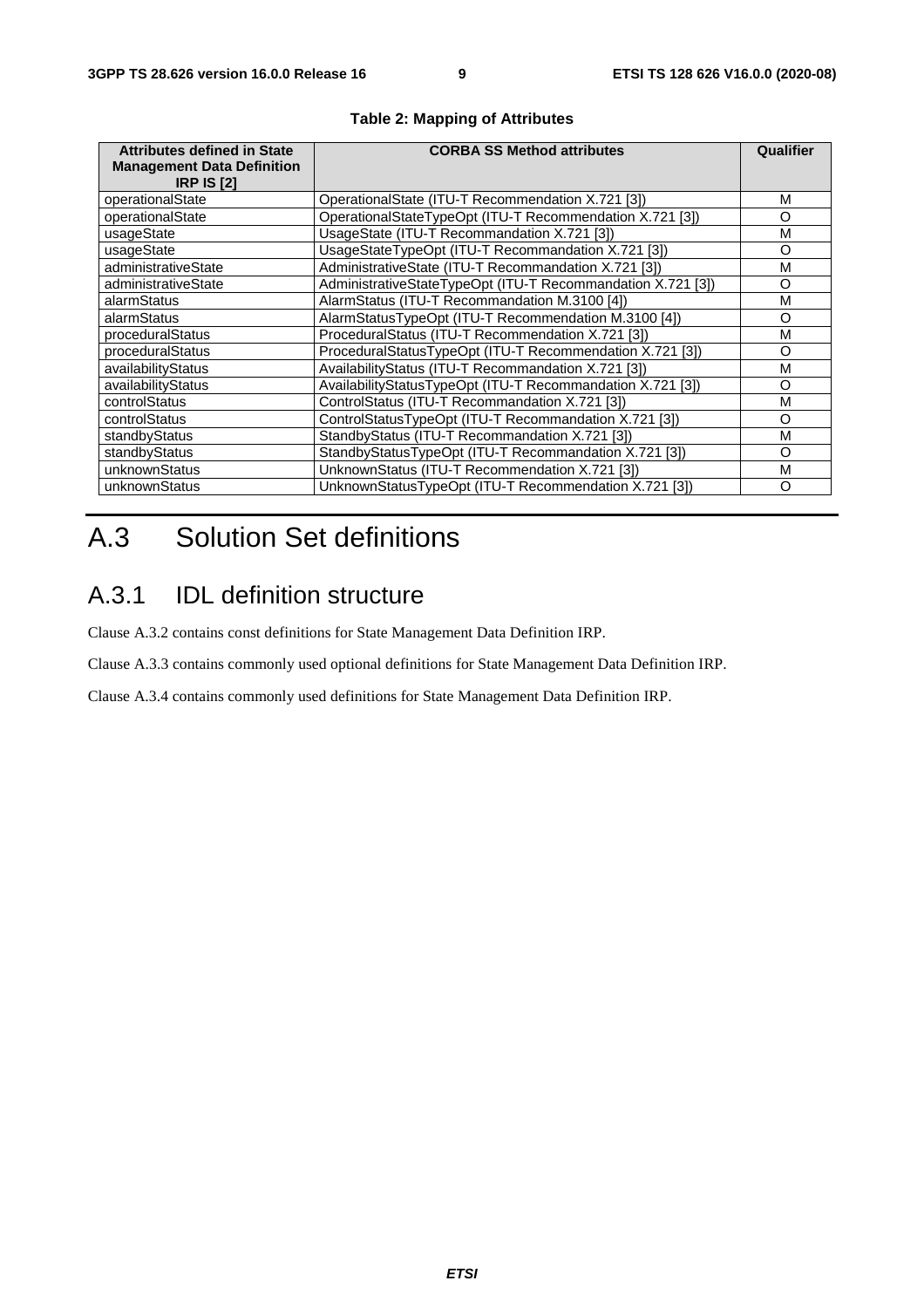#### A.3.2 IDL specification "StateManagementIRPConstDefs.idl"

```
//File:- StateManagementIRPConstDefs.idl 
#ifndef _STATE_MANAGEMENT_IRP_CONST_DEFS_IDL_ 
#define _STATE_MANAGEMENT_IRP_CONST_DEFS_IDL_ 
#include "CosNotification.idl" 
#include "ManagedGenericIRPConstDefs.idl" 
#include <StateManagementIRPCommonConstDefs.idl> 
#include <StateManagementIRPOptConstDefs.idl> 
// This statement must appear after all include statements 
#pragma prefix "3gppsa5.org" 
/* ## Module: StateManagementIRPConstDefs 
This module contains commonly used definitions for State Management IRP 
======================================================================== 
*/ 
module StateManagementIRPConstDefs 
{ 
/*
   Constant definitions for state management notifications uses when populating the 
   Cos::Structured event. 
   The "name" party of the structured event carries the following constant definitions 
   appropriate to the state being notified. 
   Refer to TS 32.666 regarding how to populate the structured event 
*/ 
    interface AttributeNameValue { 
 const string OPERATIONAL_STATE = "operationalState"; 
const string USAGE_STATE = "usageState";
       const string ADMINISTRATIVE_STATE = "administrativeState"; 
const string ALARM_STATUS = "alarmStatus";
 const string PROCEDURAL_STATUS = "proceduralStatus"; 
       const string AVAILABILITY_STATUS = "availabilityStatus"; 
      const string CONTROL_STATUS = "controlStatus";<br>
const string STANDBY_STATUS = "standbyStatus";<br>
const string UNKNOWN_STATUS = "unknownStatus";
      const string STANDBY_STATUS
      const string UNKNOWN_STATUS
    }; 
/* 
    The following structures provide the new state value, 
    and the optional old state value 
    The structures are passed in the value part of the cos structured event 
*/ 
    struct OperationalStateOldNewValue{ 
       StateManagementIRPCommonConstDefs::OperationalState new; 
       StateManagementIRPOptConstDefs::OperationalStateTypeOpt old; 
    }; 
    struct UsageStateOldNewValue{ 
       StateManagementIRPCommonConstDefs::UsageState new; 
       StateManagementIRPOptConstDefs::UsageStateTypeOpt old; 
    }; 
    struct AdministrativeStateOldNewValue{ 
       StateManagementIRPCommonConstDefs::AdministrativeState new; 
       StateManagementIRPOptConstDefs::AdministrativeStateTypeOpt old; 
    }; 
    struct AlarmStatusOldNewValue{ 
       StateManagementIRPCommonConstDefs::AlarmStatus new; 
       StateManagementIRPOptConstDefs::AlarmStatusTypeOpt old; 
    }; 
    struct ProceduralStatusOldNewValue{ 
       StateManagementIRPCommonConstDefs::ProceduralStatusValues new; 
       StateManagementIRPOptConstDefs::ProceduralStatusTypeOpt old; 
    }; 
    struct AvailabilityStatusOldNewValue{
```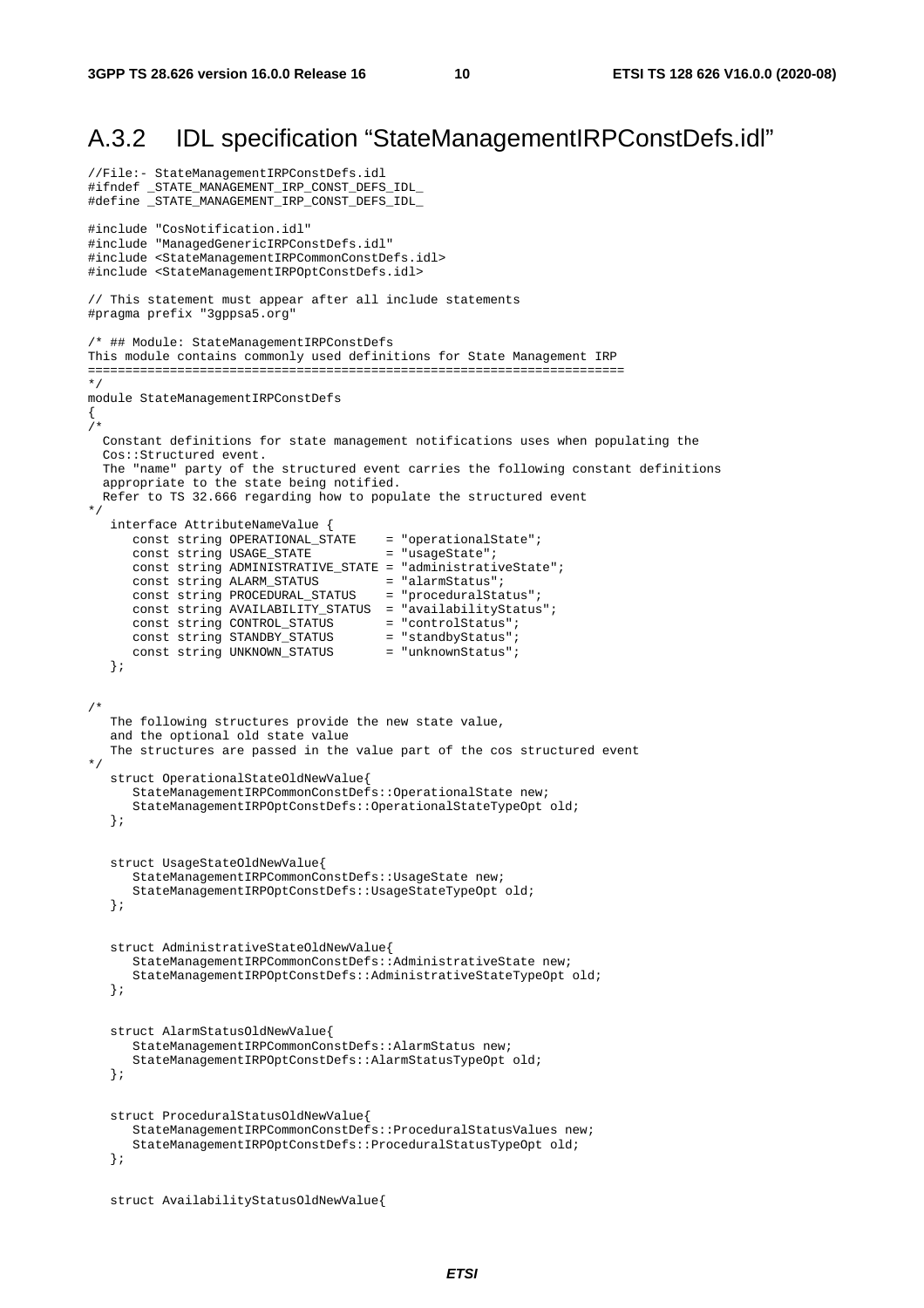StateManagementIRPCommonConstDefs::AvailabilityStatusValues new; StateManagementIRPOptConstDefs:: AvailabilityStatusTypeOpt old; }; struct ControlStatusOldNewValue{ StateManagementIRPCommonConstDefs::ControlStatusValues new; StateManagementIRPOptConstDefs::ControlStatusTypeOpt old; }; struct StandbyStatusOldNewValue{ StateManagementIRPCommonConstDefs::StandbyStatus new; StateManagementIRPOptConstDefs::StandbyStatusTypeOpt old; }; struct UnknownStatusOldNewValue{ StateManagementIRPCommonConstDefs::UnknownStatus new; StateManagementIRPOptConstDefs::UnknownStatusTypeOpt old; }; };

#endif // \_STATE\_MANAGEMENT\_IRP\_CONST\_DEFS\_IDL\_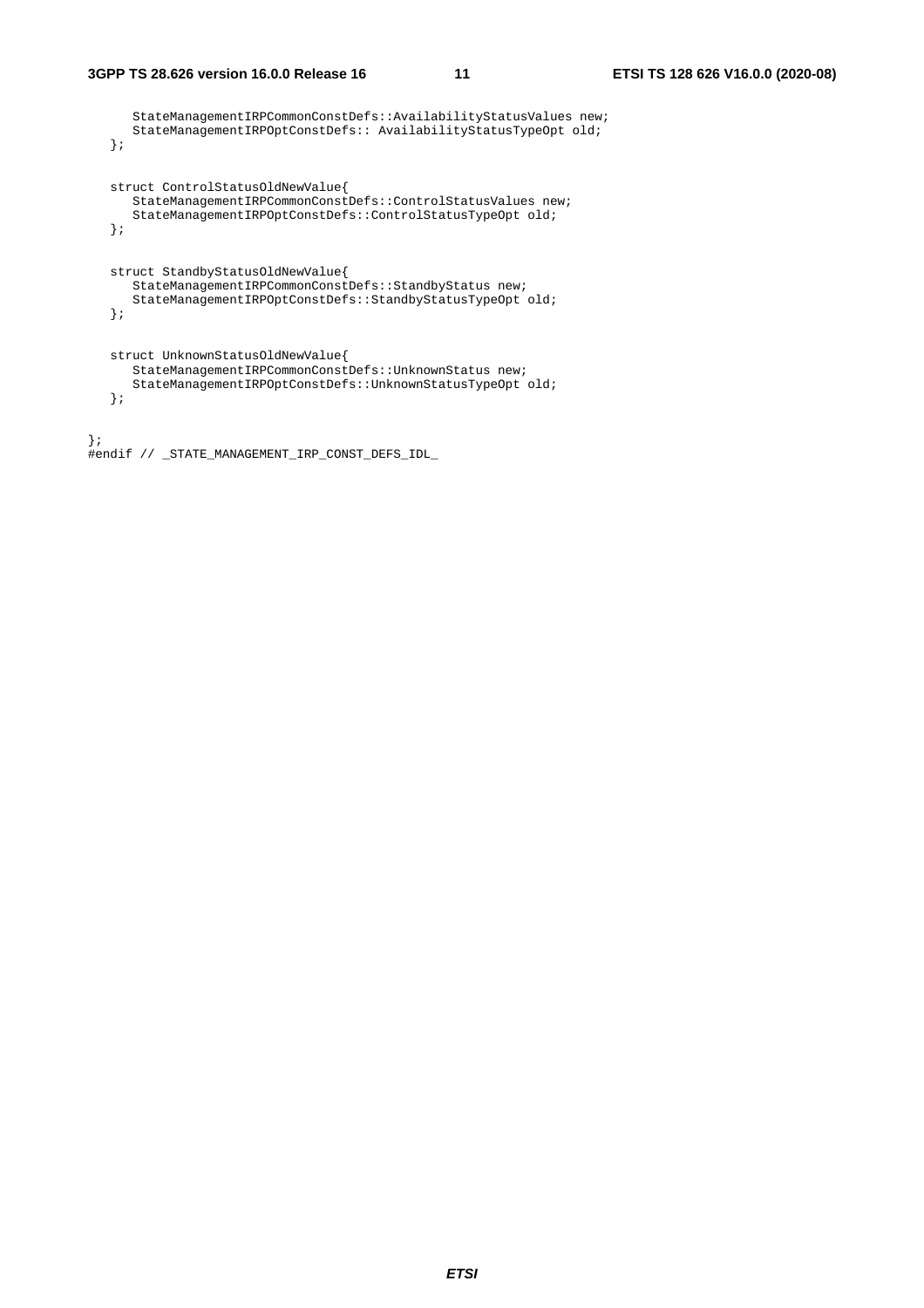#### A.3.3 IDL specification "StateManagementIRPOptConstDefs.idl"

//File:-StateManagementIRPOptConstDefs.idl #ifndef \_STATE\_MANAGEMENT\_IRP\_OPT\_CONST\_DEFS\_IDL\_ #define \_STATE\_MANAGEMENT\_IRP\_OPT\_CONST\_DEFS\_IDL\_ #include "CosNotification.idl" #include "ManagedGenericIRPConstDefs.idl" #include "StateManagementIRPCommonConstDefs.idl" // This statement must appear after all include statements #pragma prefix "3gppsa5.org" /\* ## Module: StateManagementIRPOptConstDefs This module contains commonly used optional definitions for State Management IRP ================================================================================ \*/ module StateManagementIRPOptConstDefs  $\left\{ \right.$  /\* Definition of Operational State based on X.721 [3], if optional. \*/ union OperationalStateTypeOpt switch(boolean) { case TRUE: StateManagementIRPCommonConstDefs: : OperationalState operational\_state; };  $/$  \* Definition of Usage State based on X.721 [3], if optional. \*/ union UsageStateTypeOpt switch(boolean) { case TRUE: StateManagementIRPCommonConstDefs::UsageState usage\_state; }; /\* Definition of Administrative State based on X.721 [3], if optional. \*/ union AdministrativeStateTypeOpt switch(boolean) { case TRUE: StateManagementIRPCommonConstDefs::AdministrativeState administrative state; }; /\* Definition of Alarm Status based on M.3100 [4], if optional. \*/ union AlarmStatusTypeOpt switch(boolean) { case TRUE: StateManagementIRPCommonConstDefs::AlarmStatus alarm\_status; }; /\* Definition of Procedural Status based on X.721 [3], if optional. \*/ union ProceduralStatusTypeOpt switch(boolean) { case TRUE: StateManagementIRPCommonConstDefs::ProceduralStatus procedural\_status; }; /\* Definition of Availability Status based on X.721 [3], if optional. \*/ union AvailabilityStatusTypeOpt switch(boolean) { case TRUE: StateManagementIRPCommonConstDefs::AvailabilityStatus availability\_status; }; /\* Definition of Control Status based on X.721 [3], if optional. \*/ union ControlStatusTypeOpt switch(boolean) { case TRUE: StateManagementIRPCommonConstDefs::ControlStatus control\_status; };  $/$  \* Definition of Standby Status based on X.721 [3], if optional.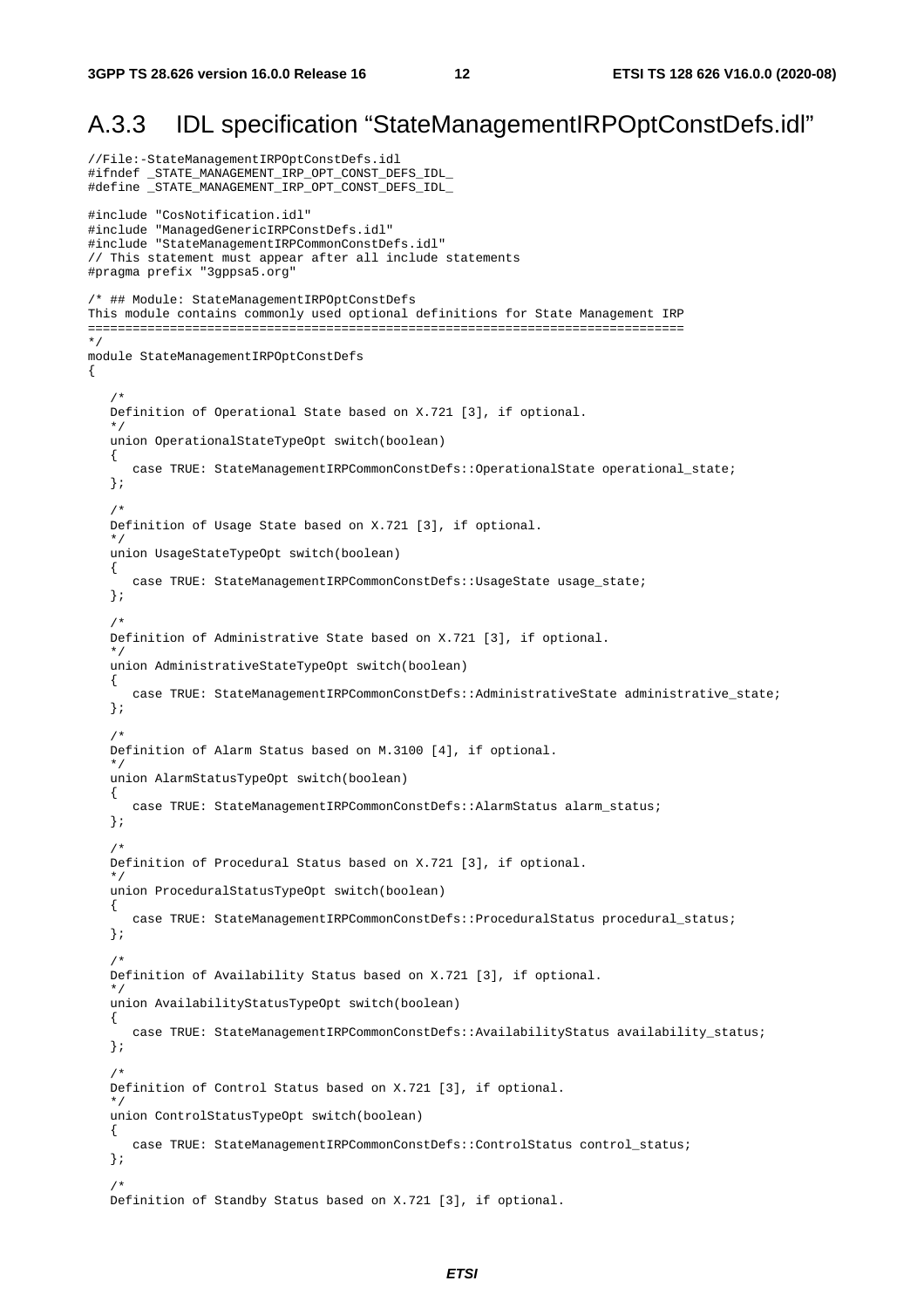```
 */ 
   union StandbyStatusTypeOpt switch(boolean) 
    { 
     case TRUE: StateManagementIRPCommonConstDefs::StandbyStatus standby_status;
    }; 
    /* 
   Definition of Unknown Status based on X.721 [3], if optional. 
    */ 
   union UnknownStatusTypeOpt switch(boolean) 
    { 
     case TRUE: StateManagementIRPCommonConstDefs::UnknownStatus unknown_status;
    }; 
};
```
#endif // \_STATE\_MANAGEMENT\_IRP\_OPT\_CONST\_DEFS\_IDL\_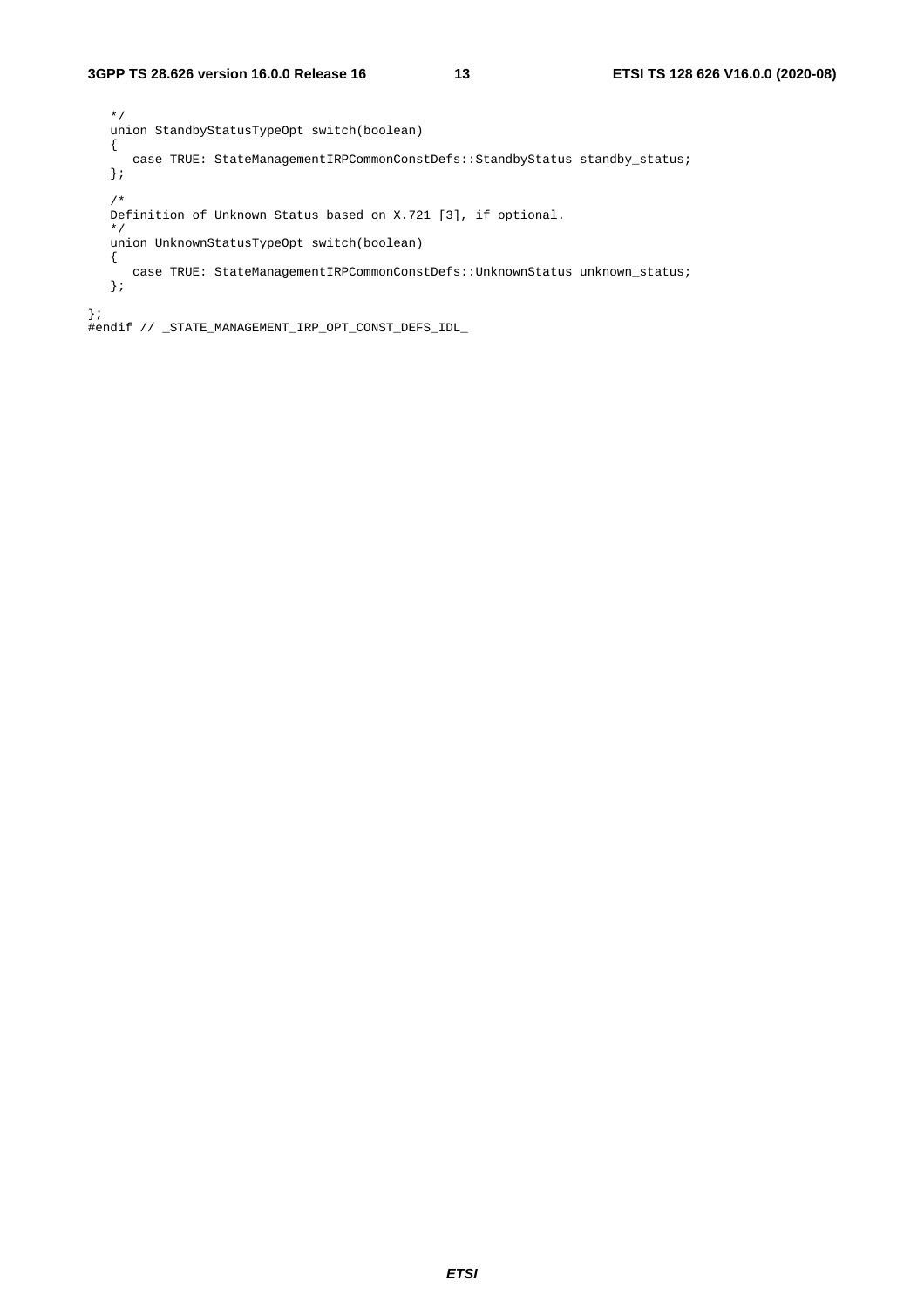//File: StateManagementIRPCommonConstDefs.idl

#### A.3.4 IDL specification "StateManagementIRPCommonConstDefs.idl"

```
#ifndef _STATE_MANAGEMENT_IRP_COMMON_CONST_DEFS_IDL_ 
#define _STATE_MANAGEMENT_IRP_COMMON_CONST_DEFS_IDL_ 
// This statement must appear after all include statements 
#pragma prefix "3gppsa5.org" 
/* Module: StateManagementIRPCommonConstDefs 
This module contains commonly used definitions for State Management IRP 
======================================================================== 
*/ 
module StateManagementIRPCommonConstDefs 
{ 
/ *
    Definition of Operational State based on X.721 [3], if mandatory. 
 */ 
    enum OperationalState 
    { 
       Disabled, Enabled 
    }; 
    /* 
    Definition of Usage State based on X.721 [3], if mandatory. 
    */ 
    enum UsageState 
    { 
       Idle, Active, Busy 
    }; 
    /* 
    Definition of Administrative State based on X.721 [3], if mandatory. 
 */ 
    enum AdministrativeState 
    { 
       Locked, Unlocked, ShuttingDown 
    }; 
    /* 
    Definition of Alarm Status based on M.3100 [4], if mandatory. 
    */ 
    enum AlarmStatus 
    { 
       CLEARED, INDETERMINATE, WARNING, MINOR, MAJOR, CRITICAL 
    }; 
    /* 
    Definition of Procedural Status based on X.721 [3], if mandatory. 
 */ 
    enum ProceduralStatusValues 
    { 
       InitializationRequired, NotInitialized, Initializing, Reporting, 
       Terminating 
    }; 
    typedef sequence <ProceduralStatusValues,5> ProceduralStatus; 
    /* 
    Definition of Availability Status based on X.721 [3], if mandatory. 
    */ 
    enum AvailabilityStatusValues 
    { 
       InTest, Failed, PowerOff, OffLine, OffDuty, Dependency, Degraded, 
       NotInstalled, LogFull 
    }; 
    typedef sequence <AvailabilityStatusValues,9> AvailabilityStatus; 
/ *
    Definition of Control Status based on X.721 [3], if mandatory. 
    */ 
    enum ControlStatusValues 
    { 
       SubjectToTest, PartOfServicesLocked, ReservedForTest, Suspended 
    }; 
    typedef sequence <ControlStatusValues,4> ControlStatus;
```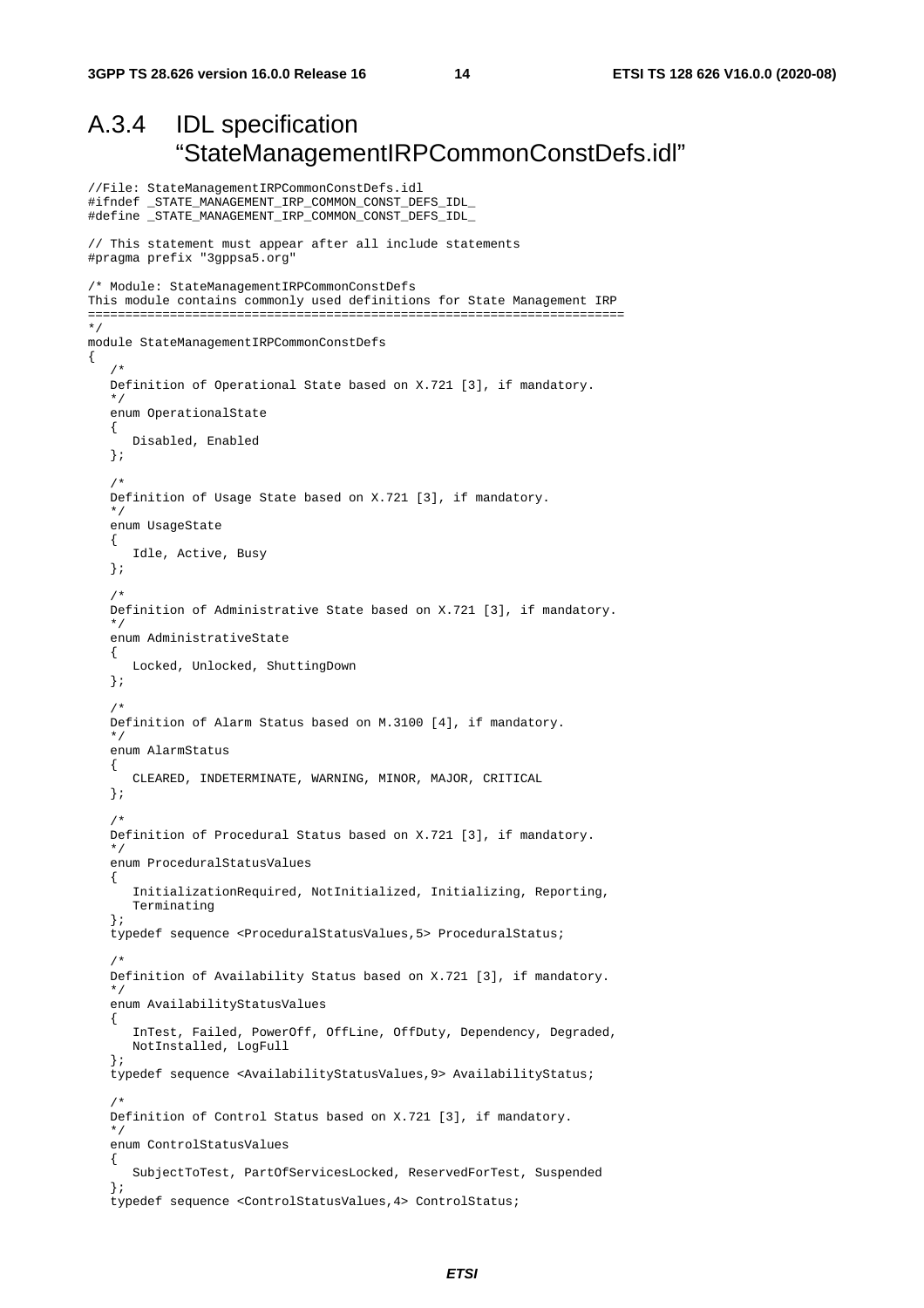/\* Definition of Standby Status based on X.721 [3], if mandatory. \*/ enum StandbyStatus  $\{$  HotStandby, ColdStandby, ProvidingService }; /\*<br>Definition of Unknown Status based on X.721 [3], if mandatory Definition of Unknown Status based on X.721 [3], if mandatory (if switch is TRUE then value equal to TRUE implies "unknown status"). \*/ union UnknownStatus switch(boolean) { case TRUE: boolean value; }; };

#endif //\_STATE\_MANAGEMENT\_IRP\_COMMON\_CONST\_DEFS\_IDL\_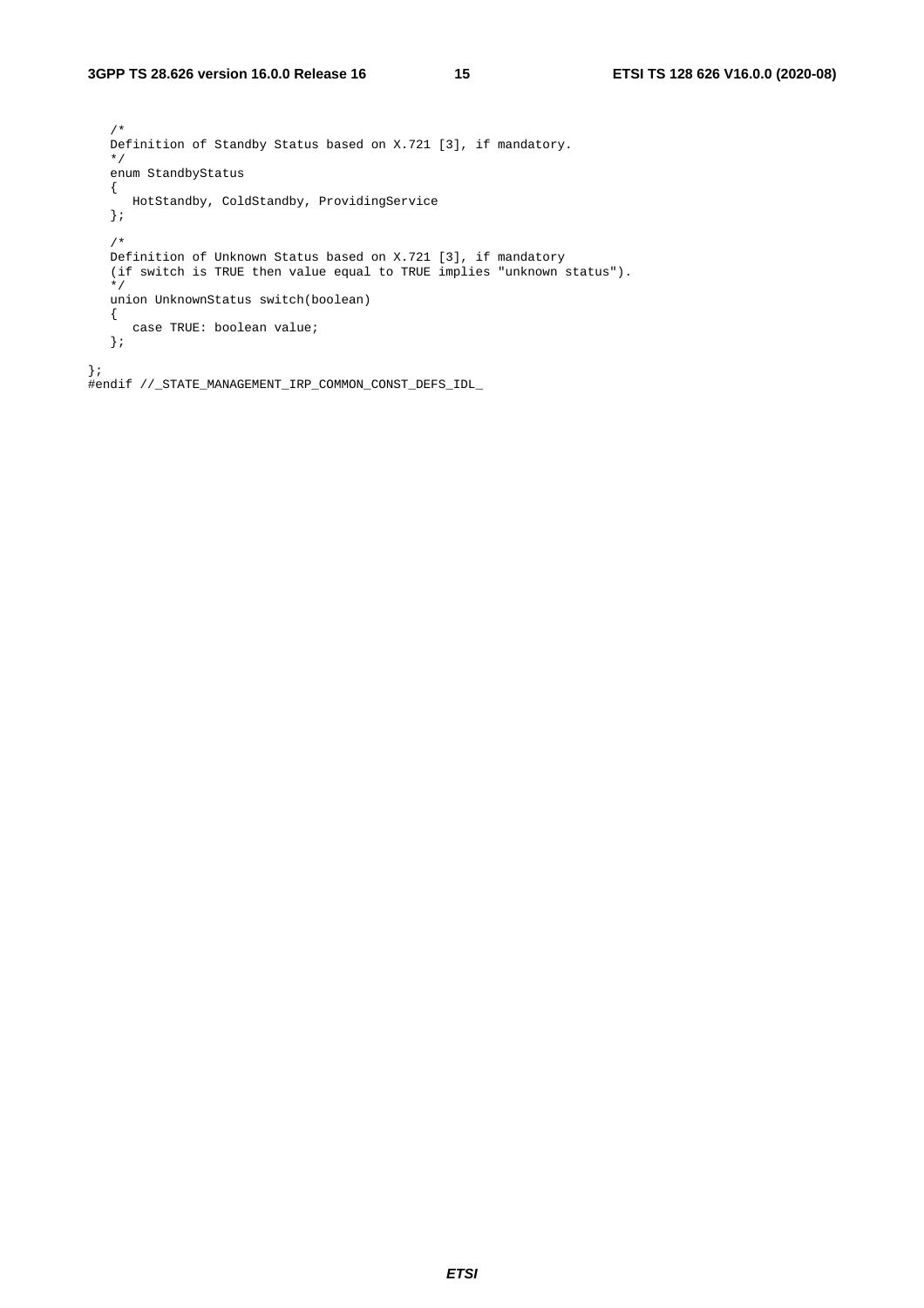### Annex B (normative): XML definitions

### B.0 General

This annex specifies the XML file format definition for the Bulk Configuration Management IRP IS [5] for the IRP whose semantics is specified in State Management Data Definition IRP: Information Service (IS) (3GPP TS 28.625 [2]).

The XML file formats are based on XML [7], XML Schema [9][10]and XML Namespace [11] standards.

### B.1 Architectural features

#### B.1.0 Introduction

The overall architectural feature of State Management IRP is specified in 3GPP TS 28.625 [2].

This clause specifies features that are specific to the XML Schema definitions.

#### B.1.1 Syntax for Distinguished Names

The syntax of a Distinguished Name is defined in 3GPP TS 32.300 [5].

## B.2 Mapping

The mapping is not present in the current version of this specification.

## B.3 Solution Set definitions

#### B.3.1 XML definition structure

The overall description of the file format of configuration data XML files is provided by 3GPP TS 32.616 [6].

Clause B.3.2 defines the XML schema stateManagementIRP.xsd for the State Management IRP: Information Service (IS) defined in 3GPP TS 28.625 [2].

The definition of the XML element types complies with the generic mapping rules defined in 3GPP TS 32.616 [6].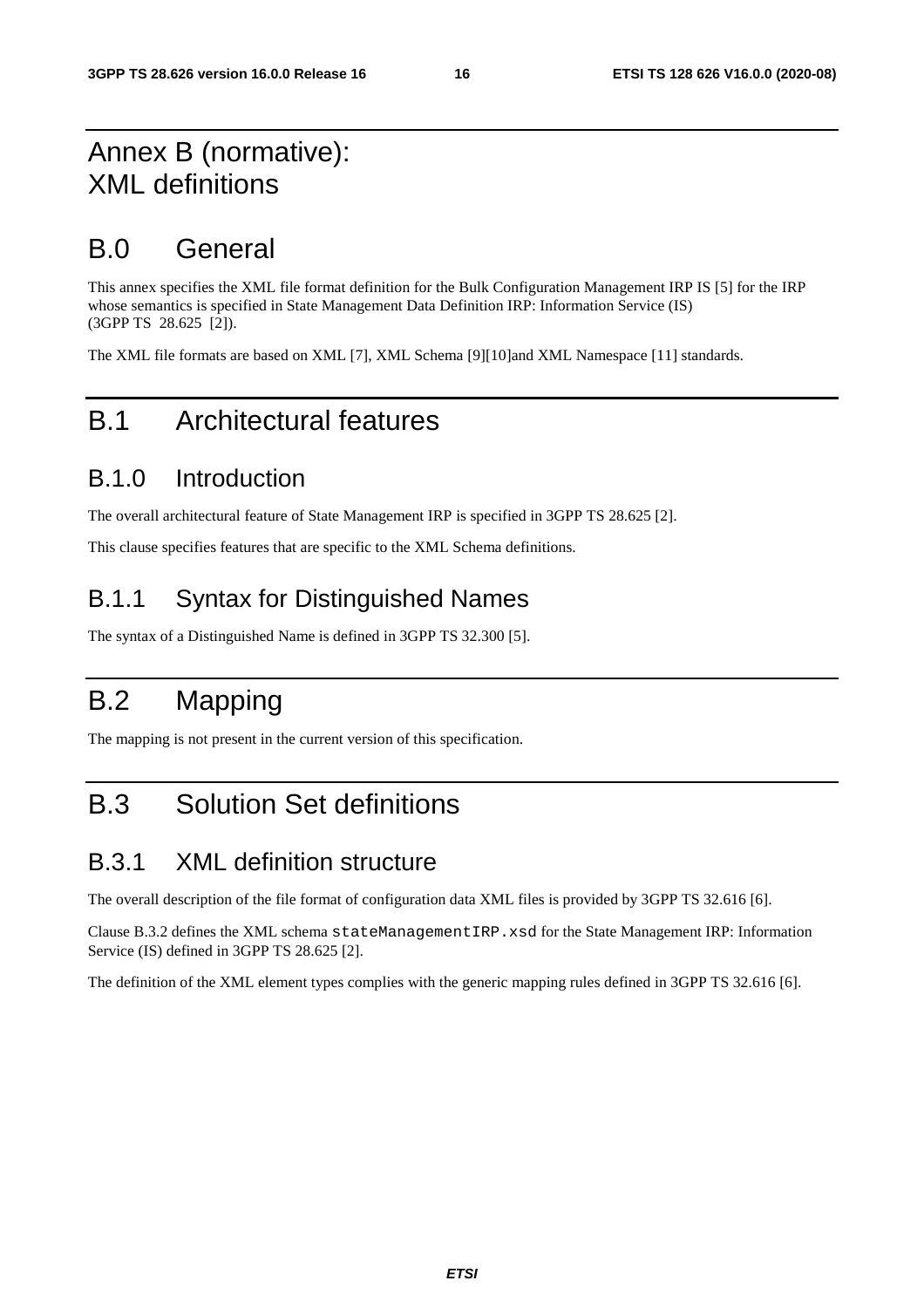#### B.3.2 XML schema "stateManagementIRP.xsd"

```
<?xml version="1.1" encoding="UTF-8"?> 
\leq ! - 3GPP TS 28.626 State Management IRP 
  Bulk CM Configuration data file XML schema 
   stateManagementIRP.xsd 
--> 
<schema 
   targetNamespace= 
     "http://www.3gpp.org/ftp/specs/archive/28_series/28.626#stateManagementIRP" 
   elementFormDefault="qualified" 
   xmlns="http://www.w3.org/2001/XMLSchema" 
   xmlns:sm= 
     "http://www.3gpp.org/ftp/specs/archive/28_series/28.626#stateManagementIRP" 
> 
   <!-- State Management IRP related XML types --> 
   <simpleType name="operationalStateType"> 
     <restriction base="string"> 
       <enumeration value="enabled"/> 
       <enumeration value="disabled"/> 
     </restriction> 
   </simpleType> 
   <simpleType name="usageStateType"> 
     <restriction base="string"> 
       <enumeration value="idle"/> 
       <enumeration value="active"/> 
       <enumeration value="busy"/> 
     </restriction> 
   </simpleType> 
   <simpleType name="administrativeStateType"> 
     <restriction base="string"> 
       <enumeration value="locked"/> 
       <enumeration value="unlocked"/> 
       <enumeration value="shuttingDown"/> 
     </restriction> 
   </simpleType> 
   <simpleType name="alarmStatusType"> 
     <restriction base="string"> 
       <enumeration value="cleared"/> 
       <enumeration value="indeterminate"/> 
       <enumeration value="warning"/> 
       <enumeration value="minor"/> 
       <enumeration value="major"/> 
       <enumeration value="critical"/> 
     </restriction> 
   </simpleType> 
   <simpleType name="proceduralStatusElementType"> 
     <restriction base="string"> 
       <enumeration value="initializationRequired"/> 
       <enumeration value="notInitialized "/> 
       <enumeration value="initializing"/> 
       <enumeration value="reporting"/> 
       <enumeration value="terminating"/> 
     </restriction> 
   </simpleType> 
   <complexType name="proceduralStatusType"> 
     <sequence minOccurs="0" maxOccurs="5"> 
       <element name="proceduralStatusElement" type="sm:proceduralStatusElementType"/> 
     </sequence> 
   </complexType> 
   <simpleType name="availabilityStatusElementType"> 
     <restriction base="string"> 
       <enumeration value="inTest"/> 
       <enumeration value="failed"/> 
       <enumeration value="powerOff"/> 
       <enumeration value="offLine"/> 
       <enumeration value="offDuty"/> 
       <enumeration value="dependency"/> 
       <enumeration value="degraded"/> 
       <enumeration value="notInstalled"/> 
       <enumeration value="logFull"/> 
     </restriction> 
   </simpleType> 
   <complexType name="availabilityStatusType"> 
     <sequence minOccurs="0" maxOccurs="9">
```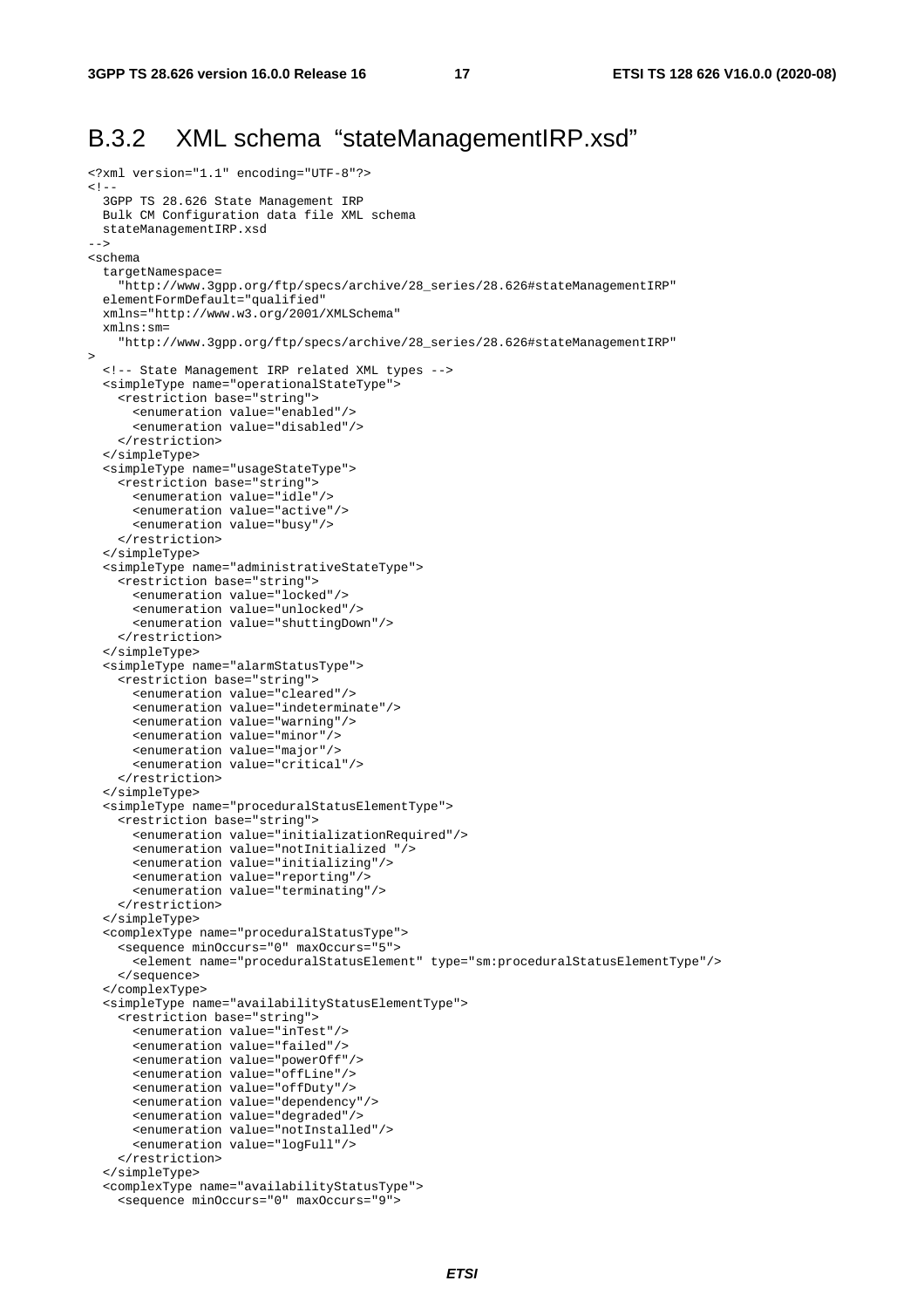<element name="availabilityStatusElement" type="sm:availabilityStatusElementType"/> </sequence> </complexType> <simpleType name="controlStatusElementType"> <restriction base="string"> <enumeration value="subjectToTest"/> <enumeration value="partOfServicesLocked"/> <enumeration value="reservedForTest"/> <enumeration value="suspended"/> </restriction> </simpleType> <complexType name="controlStatusType"> <sequence minOccurs="0" maxOccurs="4"> <element name="controlStatusElement" type="sm:controlStatusElementType"/> </sequence> </complexType> <simpleType name="standbyStatusType"> <restriction base="string"> <enumeration value="hotStandby"/> <enumeration value="coldStandby"/> <enumeration value="providingService"/> </restriction> </simpleType> <simpleType name="unknownStatusType"> <restriction base="boolean"> <pattern value="true"/> <pattern value="false"/> </restriction> </simpleType> <element name="operationalState" type="sm:operationalStateType"/> <element name="usageState" type="sm:usageStateType"/> <element name="administrativeState" type="sm:administrativeStateType"/> <element name="alarmStatus" type="sm:alarmStatusType"/> <element name="proceduralStatus" type="sm:proceduralStatusType"/> <element name="availabilityStatus" type="sm:availabilityStatusType"/> <element name="controlStatus" type="sm:controlStatusType"/> <element name="standbyStatus" type="sm:standbyStatusType"/> <element name="unknownStatus" type="sm:unknownStatusType"/> </schema>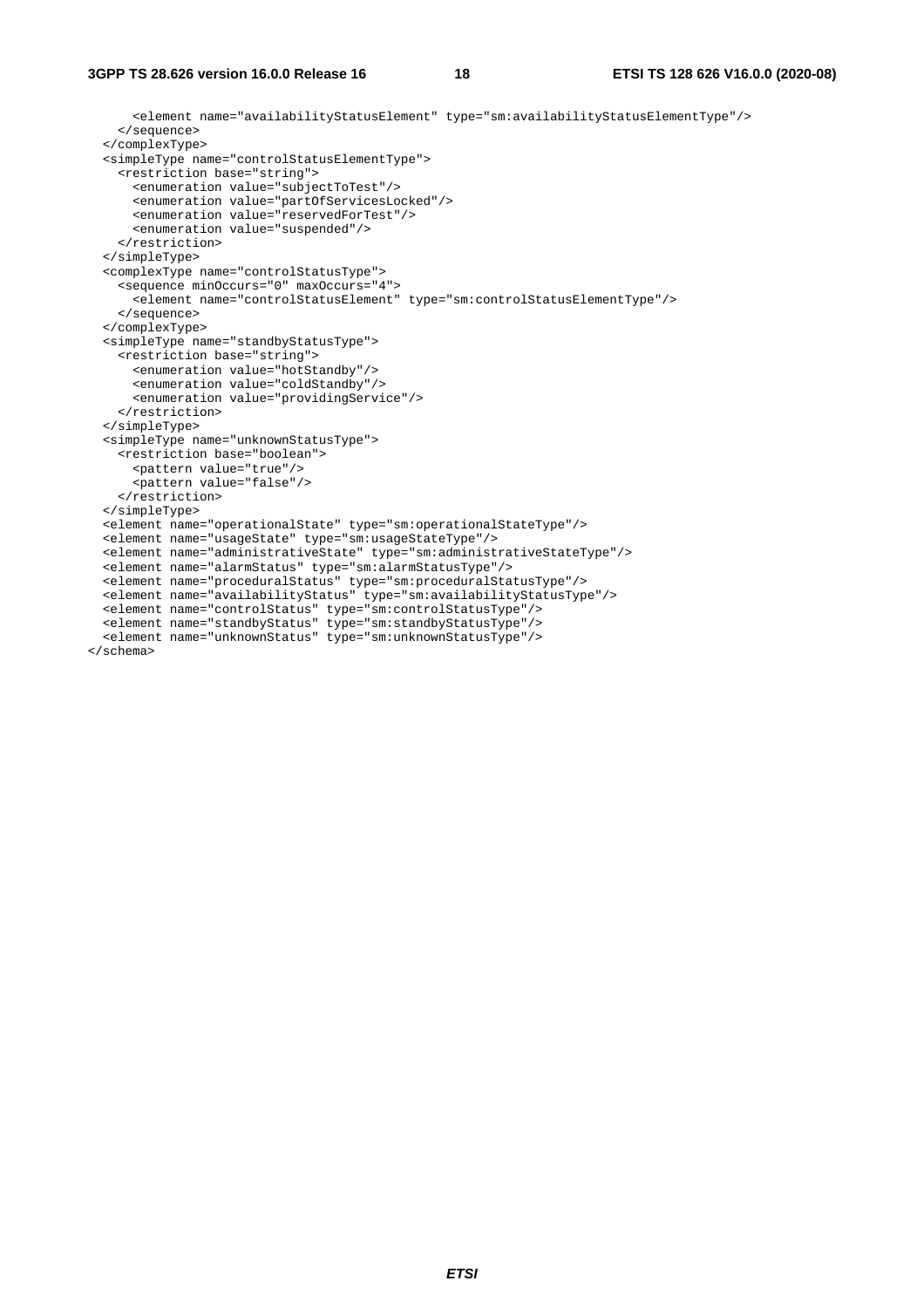### Annex C (normative): JSON definitions

### C.1 General

This annex specifies the JSON file format definition for the NRM whose semantics is specified in State Management Data Definition IRP: Information Service (IS) (3GPP TS 28.625 [2]).

### C.2 Architectural features

#### C.2.1 Introduction

The overall architectural feature of State Management IRP is specified in 3GPP TS 28.625 [2].

This clause specifies features that are specific to the JSON Schema definitions.

#### C.2.2 Syntax for Distinguished Names

The syntax of a Distinguished Name is defined in 3GPP TS 32.300 [5].

## C.3 Mapping

#### C.3.1 Attributes mapping

Mapping from the attributes of IOCs defined in the information model to SS equivalent definitions are listed in the following table.

| <b>Object Attributes</b> | <b>JSON definitions' Name</b> | <b>JSON Type</b>    |
|--------------------------|-------------------------------|---------------------|
| operationalState         | operationalState              | OperationalState    |
| usageState               | usageState                    | UsageState          |
| administrativeState      | administrativeState           | AdministrativeState |
| alarmStatus              | alarmStatus                   | AlarmStatus         |
| proceduralStatus         | proceduralStatus              | ProceduralStatus    |
| availabilityStatus       | availabilityStatus            | AvailabilityStatus  |
| controlStatus            | controlStatus                 | ControlStatus       |
| standbyStatus            | standbyStatus                 | StandbyStatus       |
| unknownStatus            | unknownStatus                 | UnknownStatus       |

## C.4 Solution Set (SS) definitions

#### C.4.1 JSON definition structure

JSON is used as resource representations format carried in the HTTP request and HTTP response message bodies. The properties (key-value pairs) on an object are defined using the properties keyword.

The definition of the JSON resource object complies with the generic rules defined in 3GPP TS 32.158 [14].

#### C.4.2 Graphical representation

The graphical representation is not present in the current version of the present document.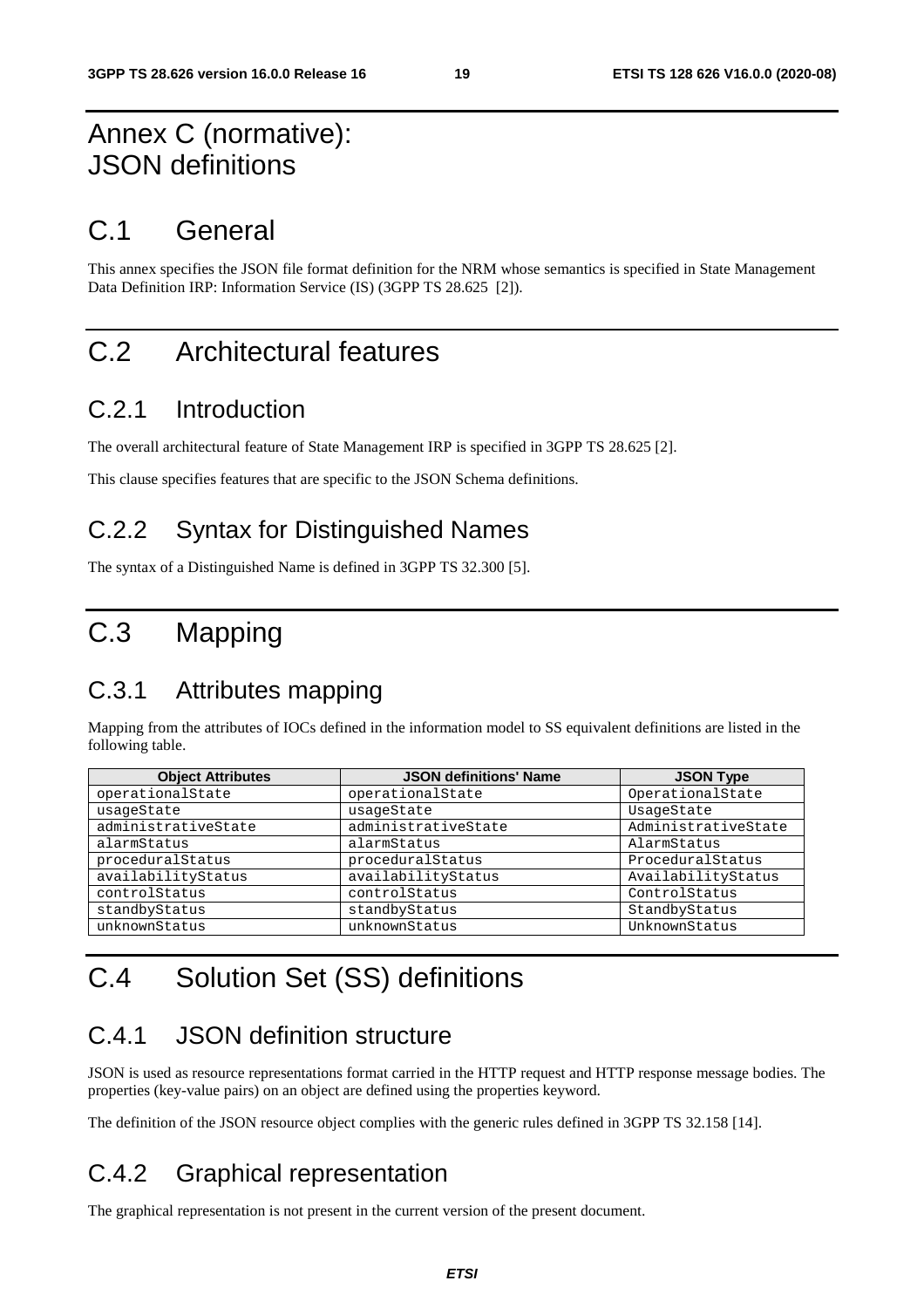#### C.4.3 JSON schema "stateManagementNrm.json"

```
{ 
     "$schema": "http://json-schema.org/draft-05/schema#", 
     "id": "http://3gpp.org/28626/stateManagementNrm.json", 
     "description": "JSON based solution set definitions for State Management NRM", 
     "definitions": { 
       "AdministrativeState": { 
         "enum": ["Locked", "Unlocked", "ShuttingDown"] 
       }, 
 "OperationalState": { 
 "enum": ["Enabled", "Disabled"] 
       }, 
       "AvailabilityStatus": { 
 "enum": ["InTest", "Failed", "PowerOff", "OffLine", "OffDuty", "Dependency", "Degraded", 
"NotInstalled", "LogFull"] 
       }, 
       "UsageState": { 
         "enum": ["Idle", "Active", "Busy"] 
       }, 
       "AlarmStatus": { 
         "enum": ["Cleared", "Indeterminate", "Warning", "Minor", "Major", "Critical"] 
       }, 
       "ProceduralStatus": { 
        "enum": ["InitialisationRequired", "NotInitialised", "Initialising", "Reporting", 
"Terminating"] 
       }, 
       "ControlStatus": { 
         "enum": ["SubjectToTest", "PartOfServicesLocked", "ReservedForTest", "Suspended"] 
       }, 
       "StandbyStatus": { 
         "enum": ["HotStandby", "ColdStandby", "ProvidingService"] 
       }, 
       "UnknownStatus": { 
         "enum": ["True", "False"] 
       } 
     } 
  }
```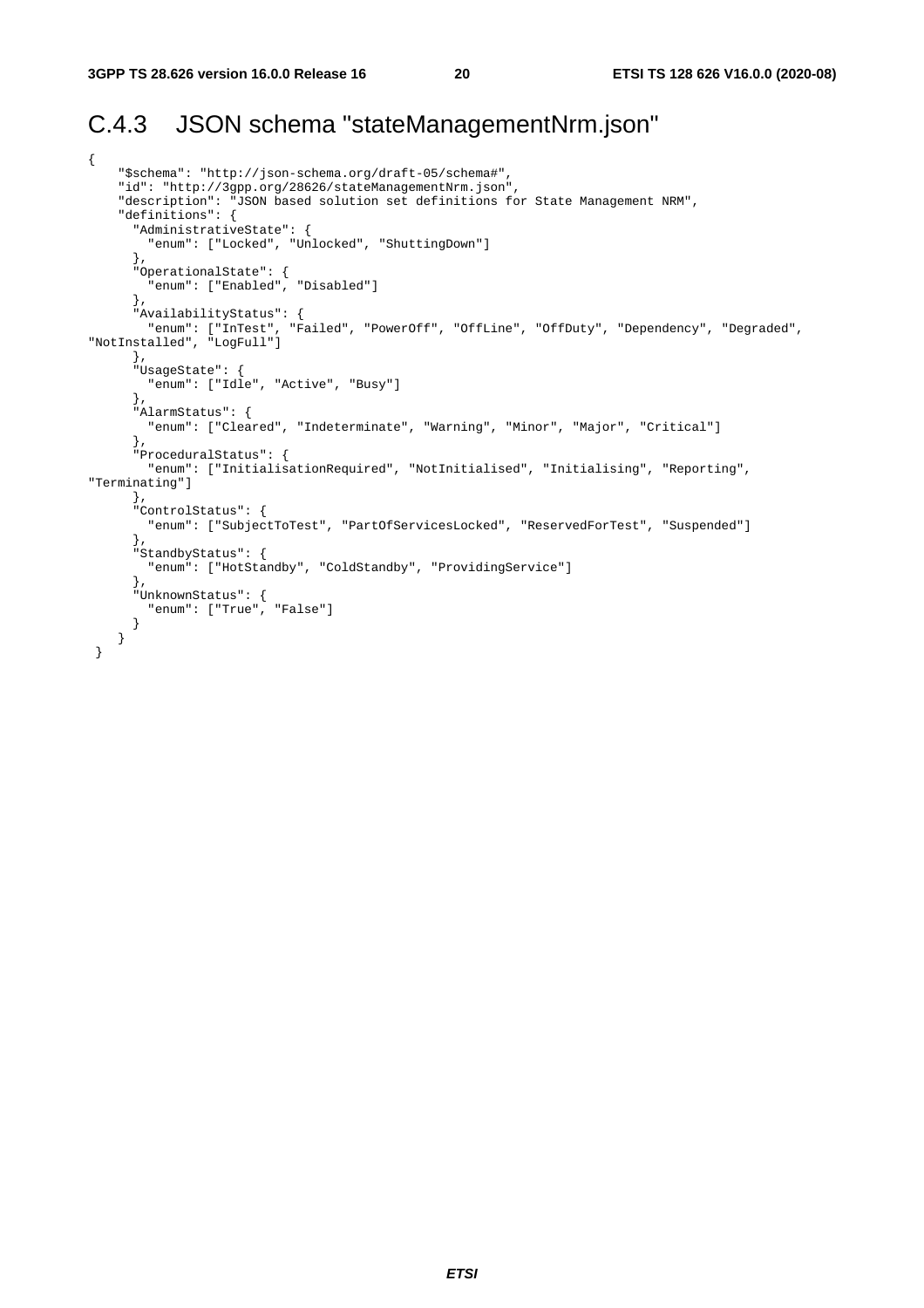## Annex D (Informative): Change history

| <b>Change history</b> |              |                 |  |  |                                                                                   |       |                 |  |
|-----------------------|--------------|-----------------|--|--|-----------------------------------------------------------------------------------|-------|-----------------|--|
| <b>Date</b>           | TSG#         |                 |  |  | TSG Doc.   CR   Rev   Subject/Comment                                             | l Old | <b>New</b>      |  |
| 2014-06               | SA#64        | ISP-140332 I001 |  |  | upgrade XSD                                                                       |       | $11.0.0$ 11.1.0 |  |
|                       |              | SP-140358 002   |  |  | remove the feature support statements                                             |       |                 |  |
| 2014-09               | SA#65        | ISP-140560 003  |  |  | Update the link from Solution Set to Information Service due to the 11.1.0 12.0.0 |       |                 |  |
|                       |              |                 |  |  | lend of Release 12                                                                |       |                 |  |
| 2016-01               | <b>SA#70</b> |                 |  |  | Upgrade to Rel-13(MCC)                                                            |       | 12.0.0 13.0.0   |  |

| <b>Change history</b> |                |             |            |                |  |                                                                                |                       |
|-----------------------|----------------|-------------|------------|----------------|--|--------------------------------------------------------------------------------|-----------------------|
| <b>Date</b>           | <b>Meeting</b> | <b>TDoc</b> | <b>ICR</b> | <b>Rev Cat</b> |  | Subject/Comment                                                                | <b>New</b><br>version |
| 2016-06               | SA#72          | SP-160407   | 0004       |                |  | Update the link from IRP Solution Set to IRP Information Service               | 13.1.0                |
| 2017-03               | SA#75          |             |            |                |  | Promotion to Release 14 without technical change                               | 14.0.0                |
| 2017-06               | SA#76          | SP-170514   | 0005       |                |  | Update link from IRP SS to IS                                                  | 14.1.0                |
| 2018-06               |                |             |            |                |  | Update to Rel-15 version (MCC)                                                 | 15.0.0                |
| 2019-03               | ۰              |             | 0007       |                |  | Update State management data definition Solution Set to support<br><b>JSON</b> | 15.1.0                |
| 2020-07               | $\blacksquare$ |             |            |                |  | Update to Rel-16 version (MCC)                                                 | 16.0.0                |